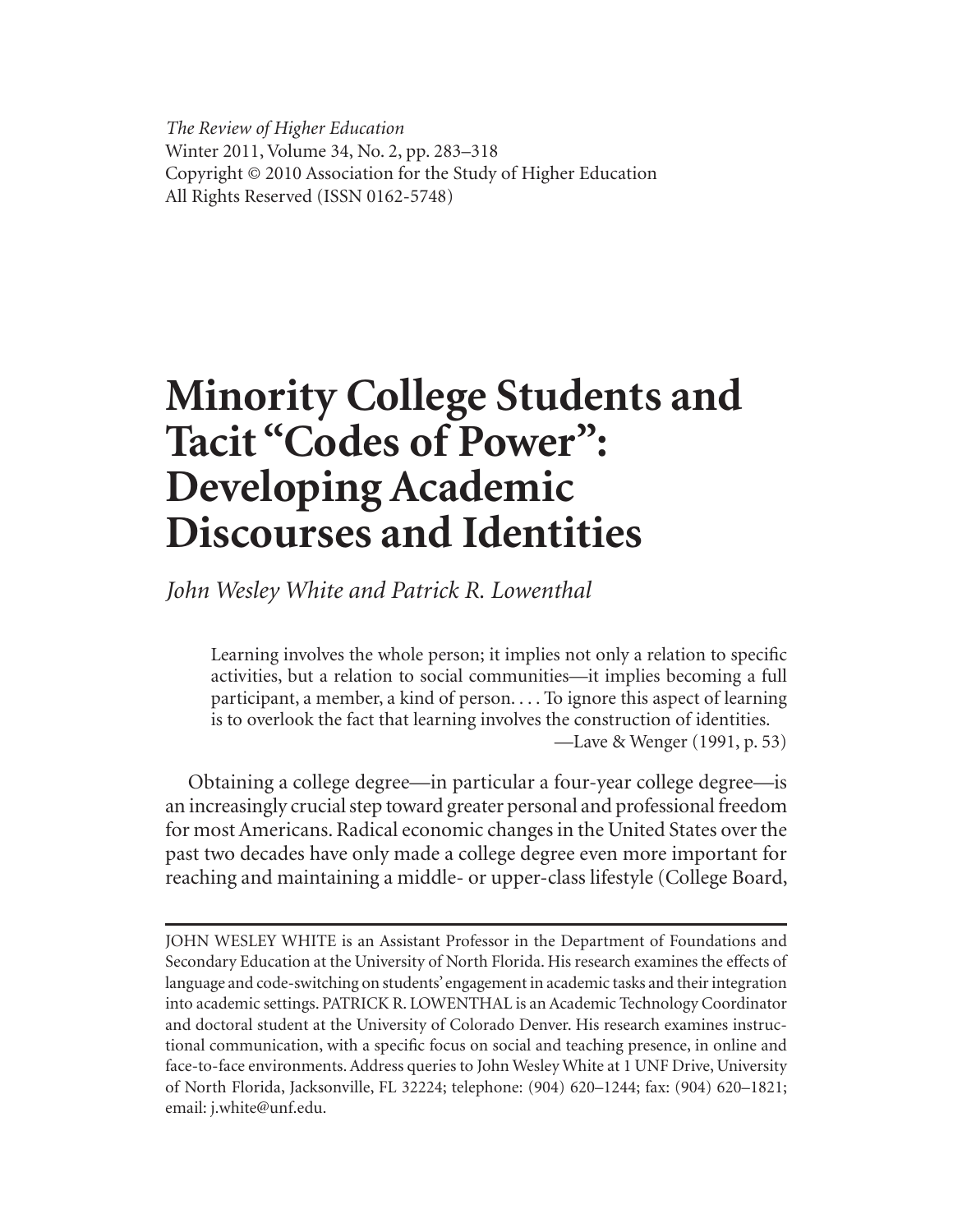2005; Dinwiddie & Allen, 2003; Murray, Tanner, & Graves, 1990). It should therefore come as no surprise that enrollment rates at colleges and universities continue to grow at staggering rates (National Center for Educational Statistics, 2005; Roach, 2001). With demographic shifts in the national population and an increased focus on the importance of a college education have also come changes in the makeup of the national collegiate student body; students entering college over the last decade represent increasing diversity in terms of culture, religion, race/ethnicity, native language, physical ability, sexual orientation, socioeconomic status, levels of academic preparation, and family background (Ishler, 2005; Pryor, Hurtado, Sharkness, & Korn, 2007; U.S. Census Bureau, 2009).

Yet, even though students are entering universities in ever-greater numbers, the transition to the university—and, consequently, success in the university—continues to be disproportionately more troublesome for nativeborn students of color (hereafter referred to as "minority students"). Despite affirmative-action admissions policies and universities' attempts to recruit and retain minority students, the college degree "gateway" to greater career and financial success remains elusive for far too many of these students. Researchers have proposed myriad theories to explain the disproportionate rate of minority students' failure to enter college and complete a degree. These theories tend to focus on cultural differences, inadequate academic preparation for college, or minority students' resistance to the White college culture. Though these lines of research have proven highly informative, they stop short of fully examining the central role that literacy—or more specifically the academic language that is required for "full participant" status in the discourse community of the university (Lave & Wenger, 1991)—and the successful development of an academically literate identity play in students' collegiate success.

Using the theoretical lenses of the sociocultural nature of literacy (New Literacy Studies), sociolinguistics, discourse communities, and resistance theory, this article posits that achieving academic success on a college campus is, in large part, predicated upon students' respective exposure to academic discourse and willingness to learn and employ it. By "academic discourse," we mean the specific yet tacit discursive style expected of participants in the academy. Unfortunately, not all K-12 students receive the same access to or have the same motivation for learning and appropriating academic literacy. Our study highlights the fact that academic literacy is seldom explicitly taught in the K-12 setting; rather, students are expected to learn its use through exposure or, in many cases, through coercion (Bunch, 2009). Though academic literacy is essential to future academic success, it remains a significant part of the hidden curriculum of K-12 schools and universities (Gildersleeve, 2006; Gutiérrez, 1995; Margolis, 2001; Margolis, Soldatenko, Acker, & Gair, 2001).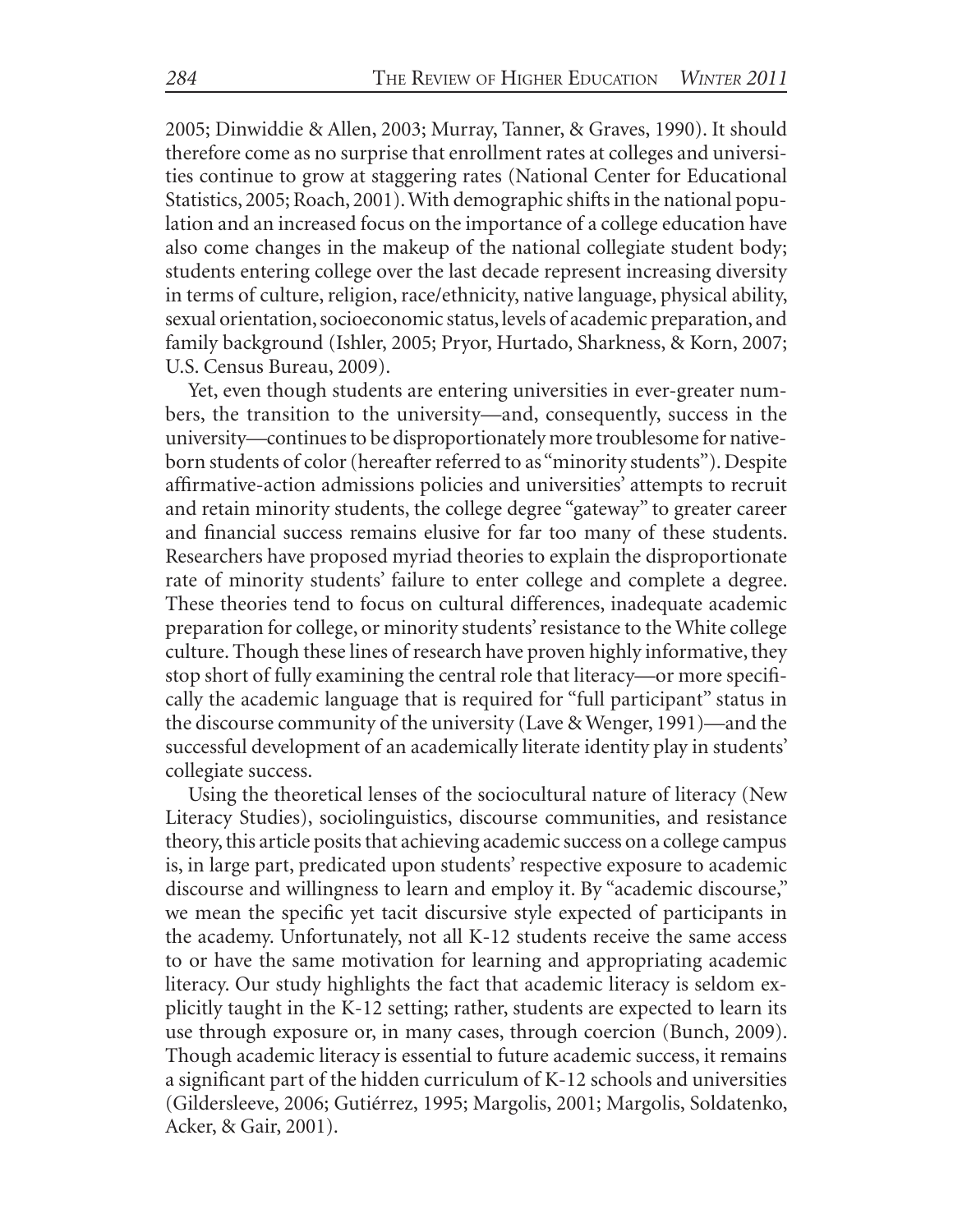Even when academic discourse *is* taught in the K-12 setting, appropriating academic discourse is disproportionately complicated for many minority students. Because language is inextricably tied to culture, students tend to cling tightly to their native "ways with words" (Heath, 1983) despite academic and social pressure to adopt new and different discourses (Willis, 1977). We posit that the requisite knowledge and use of academic literacy (of which academic language and discourse are crucial subsets) add significantly to the already heavy burden many minority students face when trying to navigate through the foreign environment of the academy. This difficulty, we believe, contributes to minority alienation from and eventual withdrawal from higher education in too many cases.

In this article, we also aim to supplement and refine John Ogbu's valuable though controversial corpus of work on minority student resistance to mainstream educational institutions. Ogbu has been charged with equating meaningful literacy exclusively as a factor in academic success and thereby categorizing other forms of literacy as handicaps to such success (Gibson, 2005; Street, 1995). In contrast, we embrace the New Literacy Studies' (NLS) central tenet that people are polyvocal and use appropriate literacies for specific circumstances. Rather than viewing literacy within a hierarchical structure, the NLS approach posits that there are innumerable, distinct, and context-appropriate forms of discourse. We acknowledge that the onus of the problem of "communication mismatch" (Hamann, 2004, p. 403)—specifically the mismatch in academic discourse and culturally based discourses—lies in large part in the narrowness of "what counts" in the academic discourse community and in issues of differential (and sometimes oppressive) power relations between users of different discourses. However, we also acknowledge Ogbu's (1995) and Delpit's (1995) respective contentions that there are "codes of power" that students need to achieve success in existing educational, economic, and political systems. Thus, our point in what follows is not so much to critique the narrowness of the academic discourse community (though that pursuit is a valuable one), but rather to help explain minority students' hurdles in learning and appropriating the distinct codes of power required for success in this environment. It is our belief—and our hope—that another tenet of the New Literacy Studies will eventually prove true: that, armed with these "codes of power," not only will more students be positively shaped by their interaction with the university, but that the institution will itself become increasingly shaped by the multiple forms of literacies and discourses that diverse students bring to it.

Therefore, the foci of this article are (a) the central role that literacy, specifically academic or "collegiate literacy," plays in student collegiate success (and, with such success, a feeling of integration into the college community) and (b) the primary reasons that many minority students do not learn or appropriate this discourse. We review the relevant literature for its contributions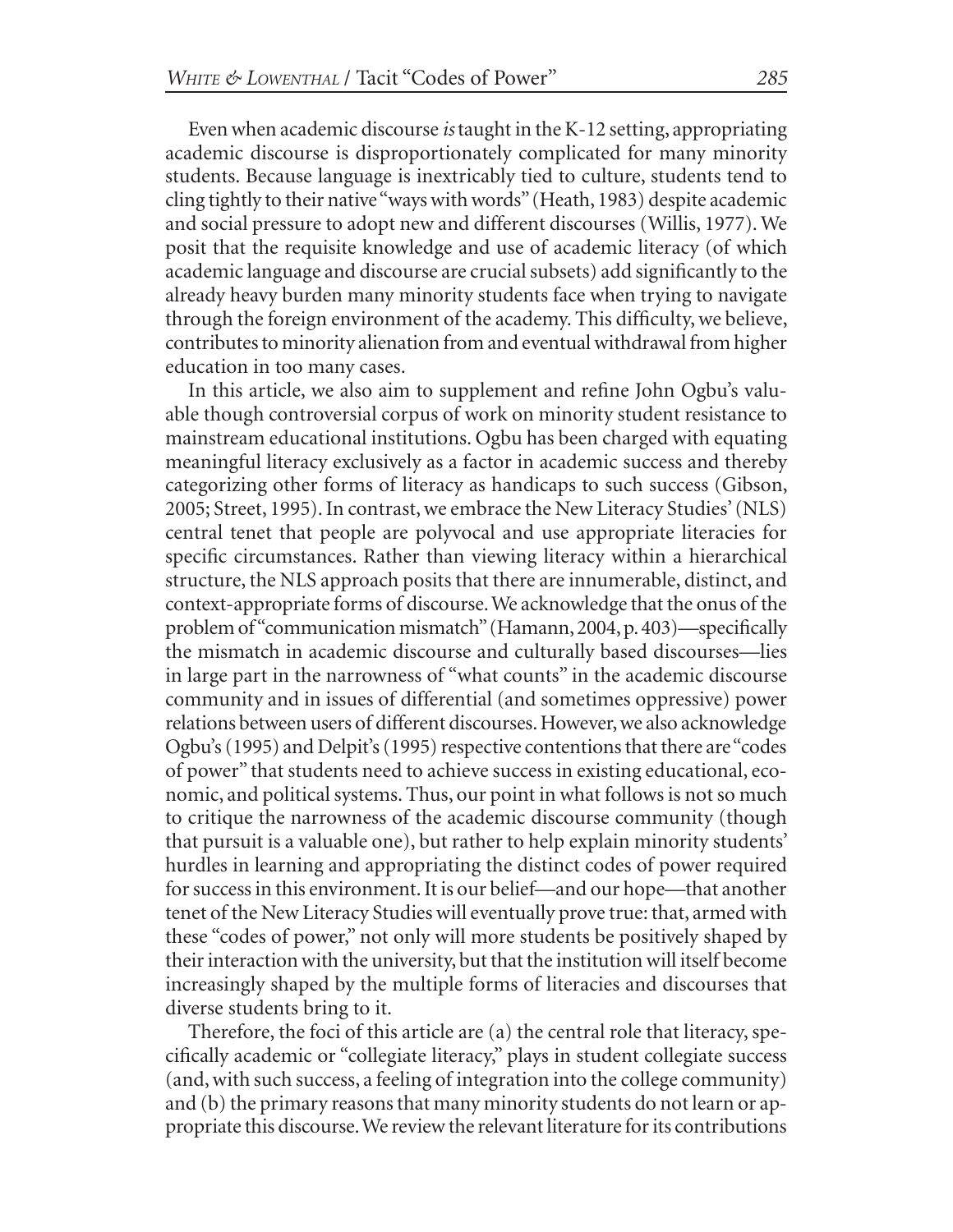to issues of academic literacy, the discourse community of academia in which it is situated, and finally the concurrent identity associated with each.

# **BACKGROUND OF THE PROBLEM**

To situate our review in the larger problem of student collegiate attrition, we first examine the problem of minority student attrition and the most commonly cited causes for this phenomenon. Numerous studies (Ishitani, 2006; Koenig, 2009; Museus, 2008; Tinto, 1996, 1998, 1999; Tinto & Pusser, 2006) have demonstrated that minority students face a far more difficult transition to college life and academics than their White, middle-class peers. Research shows that minority students leave college early (dropping out or failing) at rates that are disproportionately higher than the student body in general (Carey, 2004; Swail, Redd, & Perna, 2003). The most commonly cited reason is that minority students tend to be underprepared, compared to White students (Zarate & Gallimore, 2005). Inequitable school funding, tracking and ability grouping, deficit theory approaches to teaching, lowered teacher expectations, and punitive behavioral management (among other issues) negatively affect minority students more than White students (Anyon, 1990; Kozol, 1991; Oakes, 1982, 1990, 2005; Oakes, Rogers, & Lipton, 2006; Slavin, 1987; Solorzano, Ledesma, Perez, Burciaga, & Ornelas, 2002).

Minority student attrition is also affected by students' perceptions that college campuses are foreign and sometimes hostile places, a perception that is backed up by many examples of overt and tacit racism on campuses (Kent, 1996; Quaye, 2007; Schmidt, 2008). Reinforcing this perception is the cultural mismatch between minority college students and their mainstream peers and professors (Gonzales, 1999; Kent, 1996; Littleton, 1998; Marcus, Mullins, Brackett, Zongli, Allen, & Pruett, 2003; Nunez, 2009; Ortiz, 1999, 2000).

Also making minority students' transition to college and success there difficult is the fact that, except at historically Black colleges and universities, they seldom encounter large numbers of minority collegiate peers and minority faculty role models to whom to turn for advice and support (ACT Policy Report, 2002; Perna, 2000). Similarly, they are less likely to have college-educated relatives who can serve as academic/social mentors (ACT Policy Report, 2002; Perna, 2000; Rice, Cole, & Lapsley, 1990; Swail, Redd, & Perna, 2003).

Finally, minority students are—like minorities in the general American population—more likely to come from lower socioeconomic backgrounds than White students (U.S. Census Bureau, 2009) and are thus more likely to face significant burdens in paying for rapidly rising college costs (Conley, 2001; Council of Economic Advisers, 1998; Finegold & Wherry, 2004). There can be little doubt that minority student attrition is related to each or all of these reasons (and to many other factors that are context specific).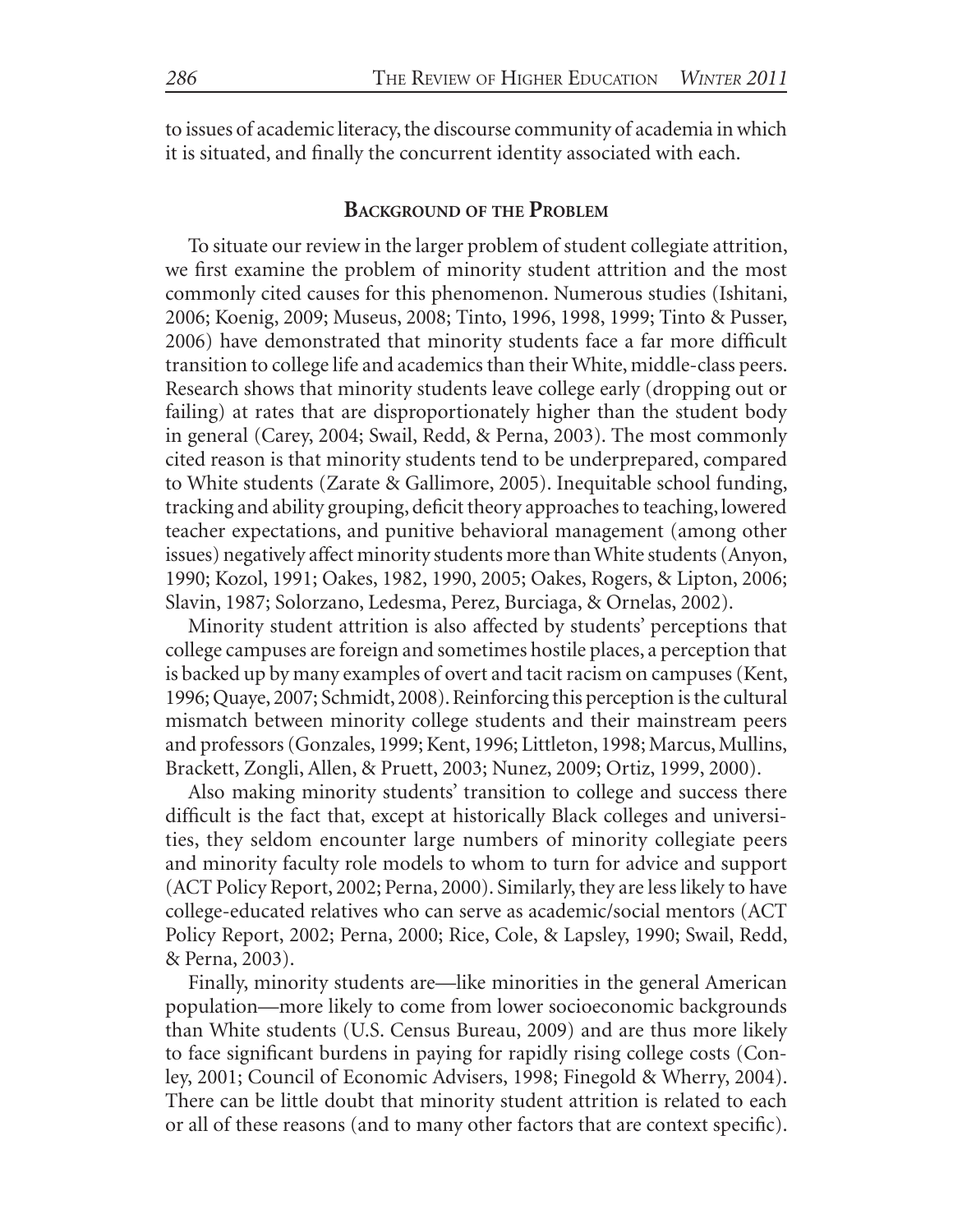Yet this body of research does not go far enough: It ignores the central role that language and literacy (and associated discourse communities) play in students' integration into and success within the academy.

Although language, literacy, and identity are inextricably linked with culture, researchers on minority students' experiences in mainstream colleges and universities have not focused on how linguistic differences negatively affect minority students' success in college. While cultural difference theorists have shown that K-12 minority students often have discursive styles that clash with those expected within schools (Heath, 1983; Willis, 1977), they ignore the fact that these linguistic styles do not merely disappear during a student's K-12 schooling. Rather, this line of research tends to ignore the role that cultural reproduction theory (Willis, 1977) and resistance theory (Erickson, 1987; Huffman, 2001; Ogbu, 1987; Pottinger, 1989) play in perpetuating culturally based discursive styles throughout schooling, often in resistance to the more dominant and "official" discourses of schools. Despite repeated though passive exposure to academic discourse in the K-12 environment, minority students are apt to cling all the tighter to culturally imbued discursive patterns throughout their K-12 experiences. Such insistence on retaining their own language is often undertaken as a form of resistance to the monolinguistic, homogeneous, and sometimes hegemonic discourse that their teachers model (Apple, 1995; Erickson, 1987; Giroux, 1982; Huffman, 2001; Ogbu, 2004; Willis, 1977). Because of the strong link between language and identity, many minority students equate the appropriation of academic discourse with "acting White," and thus as a negation of their own cultural identity.

Ignorance of and resistance to academic discourse result in far too many students remaining outsiders to and often dropouts from a powerful means to greater academic and personal success: the university. It is not surprising, then, that many minority students are underprepared for college; they are unfamiliar with and unwilling to employ the linguistic "cultural capital" (Ladson-Billings, 1995) needed for success in higher education.

#### **LITERACY, POWER, AND DISCOURSE COMMUNITIES**

The school of New Literacy Studies (NLS) has provided a different lens by which literacy can be explored as a sociocultural process. NLS first posits that true literacy is far more complex than the simplistic definition of being able to read and write (Colombi & Schleppegrell, 2002; Street, 1995). Though decoding skills are a foundation for and a precursor to many other forms of literacy, they are (at least by NLS definitions) insufficient for describing the scope and power of being truly literate. NLS posits that literacy is more usefully understood when examined as a tool for (and function of) relationships between people, within groups, or in communities rather than as a set of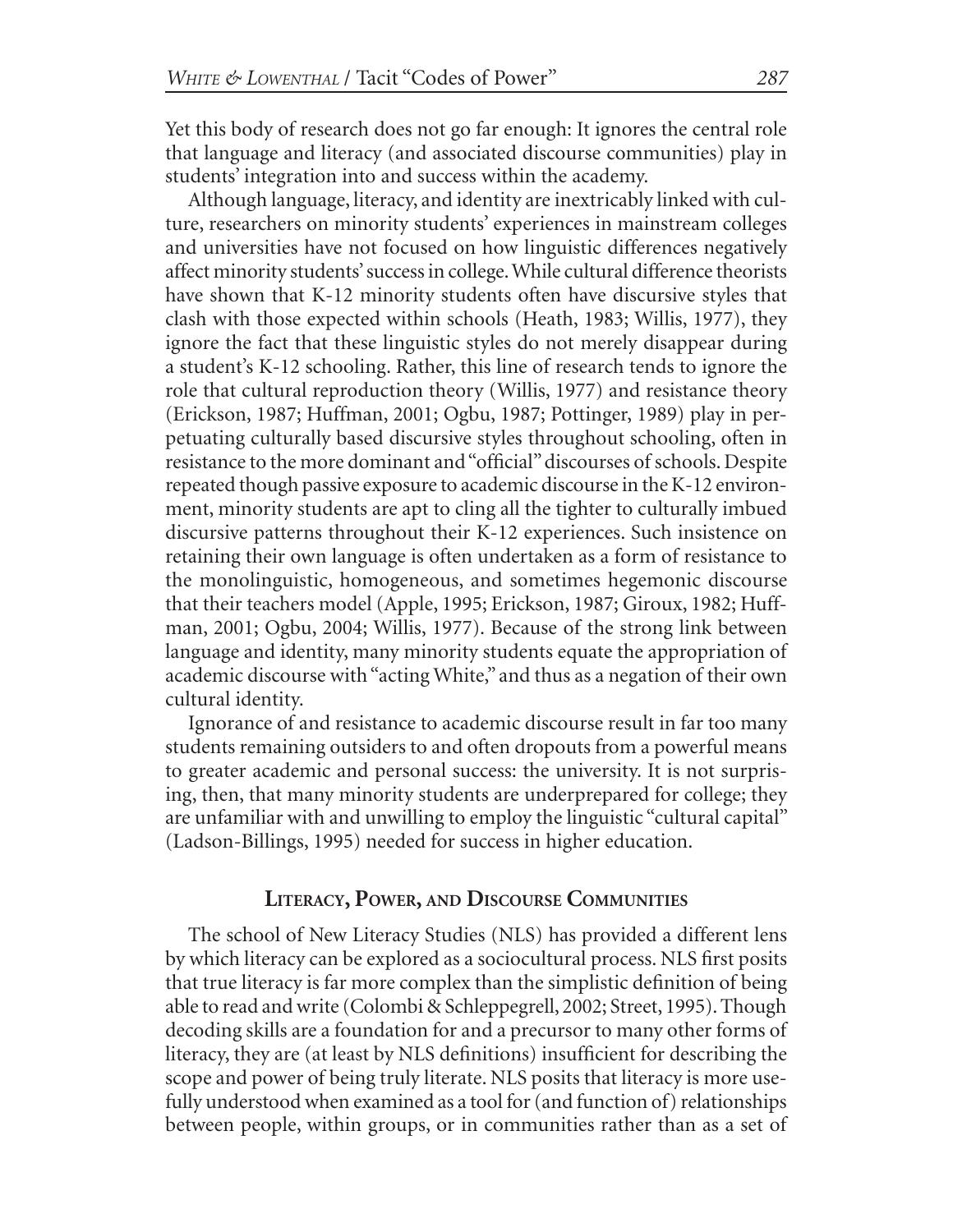individual skills (Barton, 1994; Barton & Hamilton, 2000; Gutiérrez, Hunter, & Arzubiaga, 2009; see also Colombi & Schleppegrell, 2002; Lemke, 1989, 2002; and Street, 1995 for work on literacy as a social semiotic). Central to NLS is the tenet that, to understand literacy, it is necessary to examine how literacy practices "are embedded within specific social practices" (Gee, 2003, p. 159) and specifically within "domains of practice" (Barton & Hamilton, 2000). NLS amply demonstrates that valid conceptions of literacy cannot be divorced from the social practices patterned by cultures, institutions, and power relationships (Barton & Hamilton, 2000; Gee, 1996, 1998, 2002).

In contrast to earlier notions of literacy, sociocultural approaches to literacy posit that the meaning of a word (and subsequently the combination of words) is, like language itself, never static (Eagleton, 1997). Meaning is socially constructed through the active use of language; it is negotiated and constructed by each of the participants in an exchange (Halliday, 1985; Hymes, 1971; Saussure, 1959). Like a spoken utterance, the written word requires a writer *and* an audience to have meaning; without a reader to interpret a text, the written word has little inherent meaning (Gee, 1996, 2000; Halliday, 1985; Nystrand, 1982; Street, 1984). According to this view, literacy is not an ideologically autonomous communication process; rather, it is a process that is always situated in contexts involving power relationships (Lave & Wenger, 1991). Similarly, literacy practices and associated meanings change depending on the context in which they are employed. The meaning of any form of communication—a written or oral word or set of words, a gesture, eye contact, even silence itself—depends on the context in which it is/they are being used (Eagleton, 1997). Therefore, literacy is not a skill devoid of ideological and cultural meaning (Street, 1984). The formerly dominant view of literacy as a neutral or technical skill (e.g., Goody, 1968, 1977; Olson, 1977) is inadequate; it fails to recognize that literacy is an ideological practice that is enmeshed in power relations and situated in specific cultural meanings and practices (Gee, 1996; Street, 1984).

NLS theorists have shown that different forms of literacy cannot justifiably be categorized hierarchically. One form of literacy is not inherently superior to any other form. Rather, literacy is contextual, fluid, and dependent on the power structure in which it is being used (Barton & Hamilton, 2000; Gee, 1996, 1998, 2002; Street, 1995). Cognitive and neuro-linguists have shown that the processes individuals use to create meaning (the creation of "frames," the cognitive images or metaphors that correspond to words or concepts) depend on specific uses of language and the relationship among individuals using this language (Lakoff, 2008; Lakoff & Johnson, 1980; White & Lowenthal, 2009). The development of "frames"—and thus meaning-making—is determined, at least in part, in relation to the power of the different players within a dialogue (Eagleton, 1997; Gee, 2002; Street, 1995). Meaning-making in any discursive exchange, therefore, is seldom determined by individuals in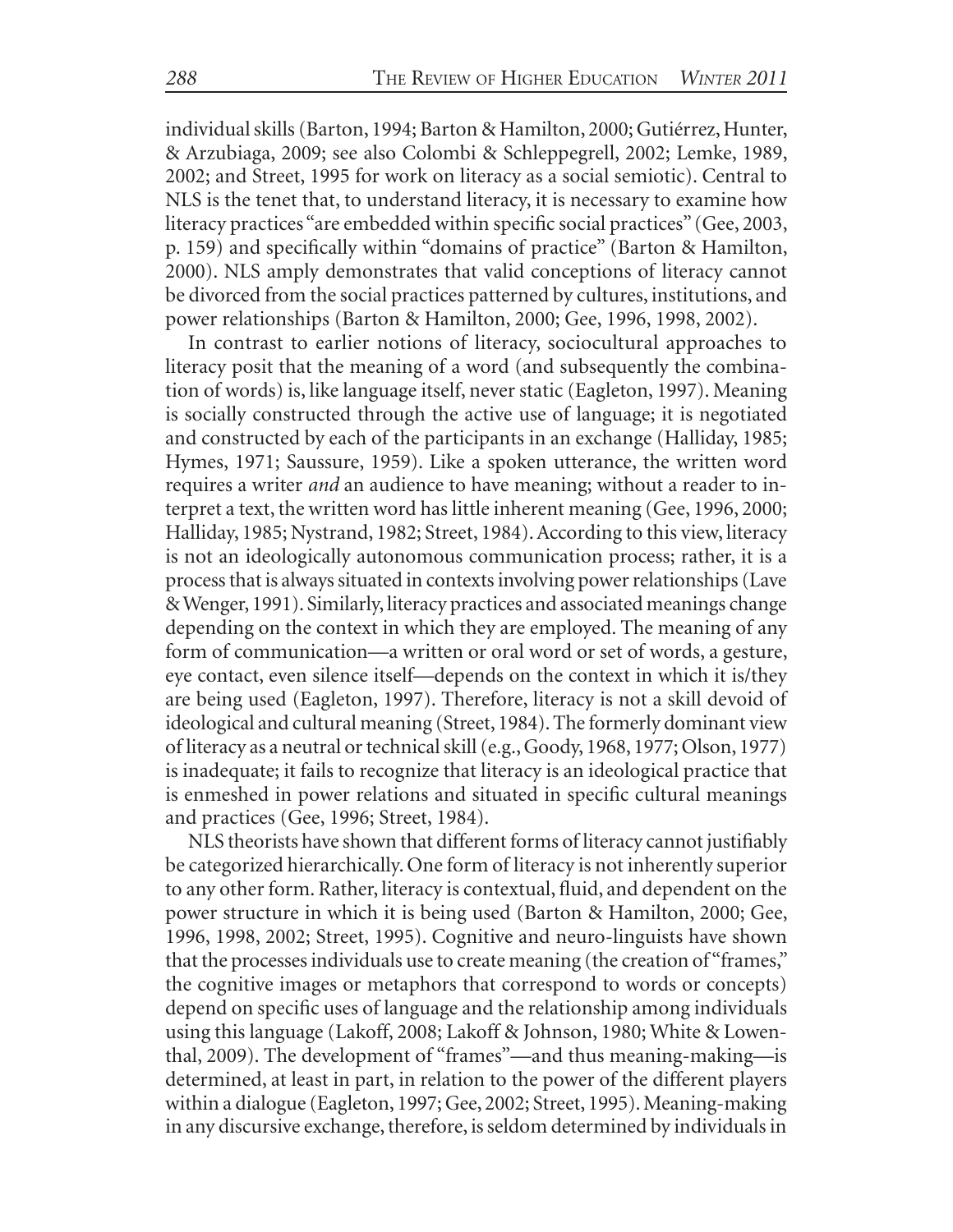a two-fold way (Heidegger, 1971); rather, meaning is made in the confluence of individuals' respective background experiences and the power dynamics at play between and among discursive participants.

Those in positions of power have an exponentially greater ability to influence what a given discursive event means and the associated semiotic images participants take away from such an exchange. Thus, while literacy can be a tool for empowerment, it can also be an agent of oppression and hegemony (Bennett, 1991; Freire, 1970; Giroux, 1981). Specific environments and situations require specific kinds of literacy; relationships of power in these contexts affect literacy uses and the meaning resulting from them (Bizzell, 1982; Corson, 2001; Gilligan, 1993; Heath, 1983, 1991; Hymes, 1971; Medvedev & Bakhtin, 1978; Nystrand, 1982; Pratt, 1998). This characteristic has important implications for minority college students: To achieve academic success, they must adopt a form of discourse that originated in and often perpetuates oppression. Research on minority student attrition makes clear that feelings of cultural alienation contribute to some students' disengagement from peers, from classes, and eventually from school itself.

NLS highlights the fact that what counts as literacy is not the same in all contexts; different domains of life require specific kinds of literacies. Such domains constitute discourse communities—places in which "groups of people are held together by their characteristic ways of talking, acting, valuing, interpreting and using . . . language" (Barton & Hamilton, 2000, p. 14). Discourse communities require "distinctive ways of 'being and doing' that allow people to enact and/or recognize a specific and distinctive socially situated identity" (Gee, 2002, p. 160). In short, specific communities require specific kinds of language use and literacies—sometimes called "registers," "codes" (Bernstein, 1990, 1996), or "social languages" (Gee, 2002). All people occupy at least one discourse community; most move among a number of discourse communities. However, this fact is seldom explored in K-12 or college settings. Rather, the practices of given discourse communities become normalized. People either adopt a new discourse or remain outsiders to that community of practice.

Full acceptance of and/or integration into a community of practice requires members to know the rules for and have the ability to practice the specific kinds of language unique to that community (Lave & Wenger, 1991). This theory of "legitimate peripheral participation" (Lave & Wenger, 1991) holds that newcomers to a community of practice earn admission into a discourse community only through increasing practice with and use of the rules and conventions governing that specific kind of discourse; people wishing to be full members in a community of practice must start at the periphery of that culture and, with greater knowledge and use of a discourse, gain increasing legitimacy in that community (Lave & Wenger, 1991). Knowing how and when to employ specific literacy practices in the different domains of life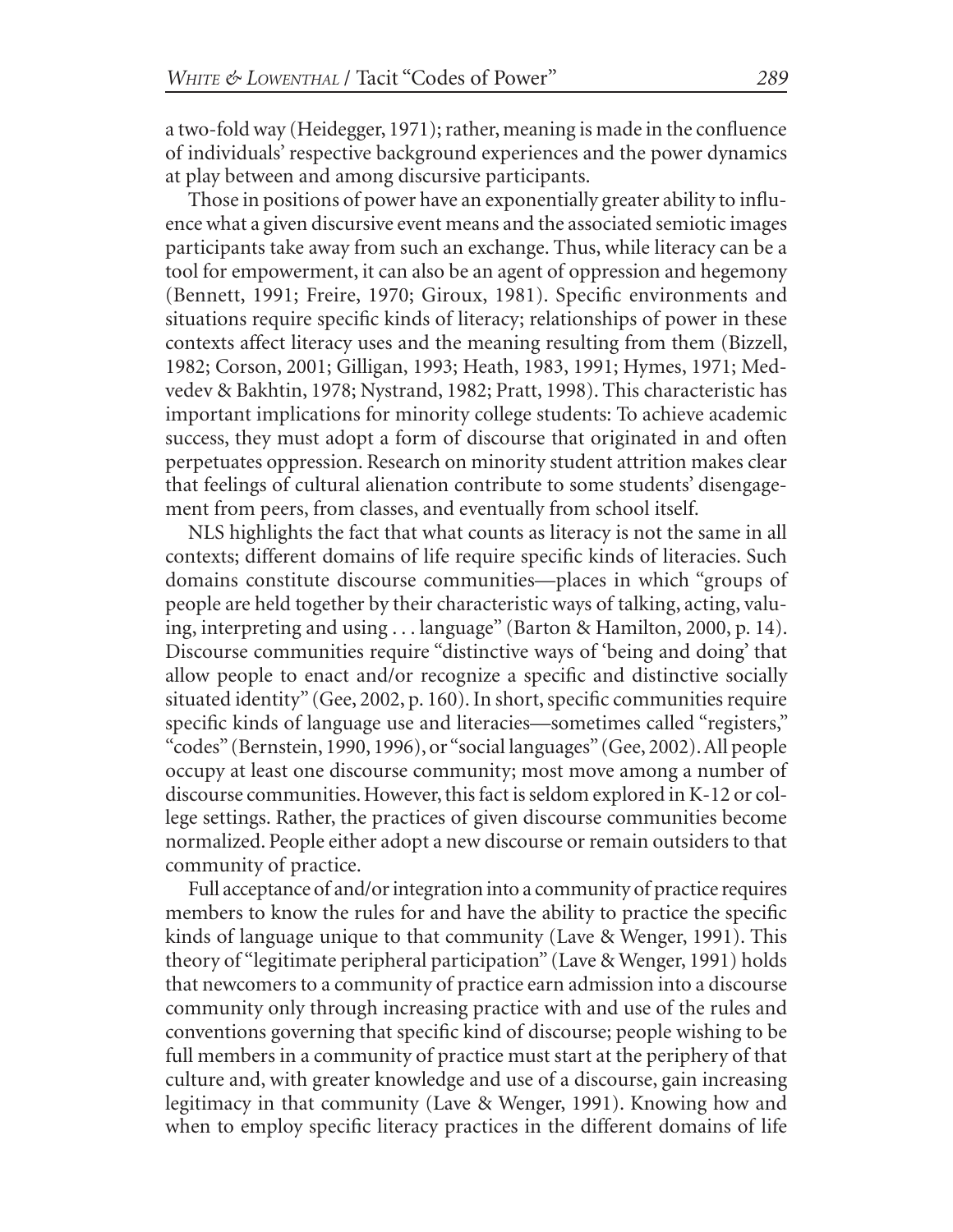is, this research shows, a prerequisite for full admittance to and success in communities of practice such as the university.

Because specific kinds of literacy are not neutral and are not equally shared across peoples and cultures, discourse communities are more often than not exclusionary. Just as issues of power affect the meaning that can be made from discursive events, so they affect membership within discourse communities. Not everyone is equally permitted participation within a particular discursive setting, whether it be social, political, or academic. Rather, to be fully functioning within and accepted as a member of a discourse community, one must first know the specific conventions of that linguistic style as well as the rules for when and how to employ them (Gee, 2000; Gilligan, 1993; see also Bernstein, 1990, 1996). Generally, newcomers attempting to enter a discourse community make their way in slowly—from the periphery to the center—as they appropriate and successfully employ the literacy practices privileged within that community (Lave & Wenger, 1991). Conversely, distance from or resistance to the normalized discourse in a given community can result in alienation from that community.

For example, when examining how the fields of psychology and psychiatry engage in a specific and often exclusive discourse pattern, Gilligan (1993) showed that modern psychological theory has, largely because of language usage, tended to ignore females' perspectives while normalizing males' perspectives. Gilligan found that cultures—in this case, a professional occupation—create and maintain their own discourse communities with the result that they exclude individuals who have not mastered the hidden rules of such discourse. Schools are by no means immune to this phenomenon. Like any other profession, educators (K-12 teachers and professors) work in and maintain their own discourse communities that are, for the uninitiated, exclusionary.

## **SCHOOLS AS DISCOURSE COMMUNITIES**

Researchers have applied theories of cultural and linguistic difference, discourse communities, and power dynamics of literacy to explain how different uses of language may conflict with the forms of language expected in American K-12 schools (Au, 1980, 1986, 1991; Bizzell, 1982; Corson, 2001; Gee, 1998; Gutiérrez, 1995). Hymes (1971), in one of the first attempts to discount deficit theories as a central reason behind poor minority student K-12 performance, argued that cultural differences resulted in significant linguistic and behavioral miscommunication between students and their teachers. Heath (1983) followed up on this line of research by positing that minority students' culturally imbued uses of language and thus the means through which they make sense of contexts, differ significantly from the primarily White discursive patterns (i.e., the "official" discourse) of K-12 schools.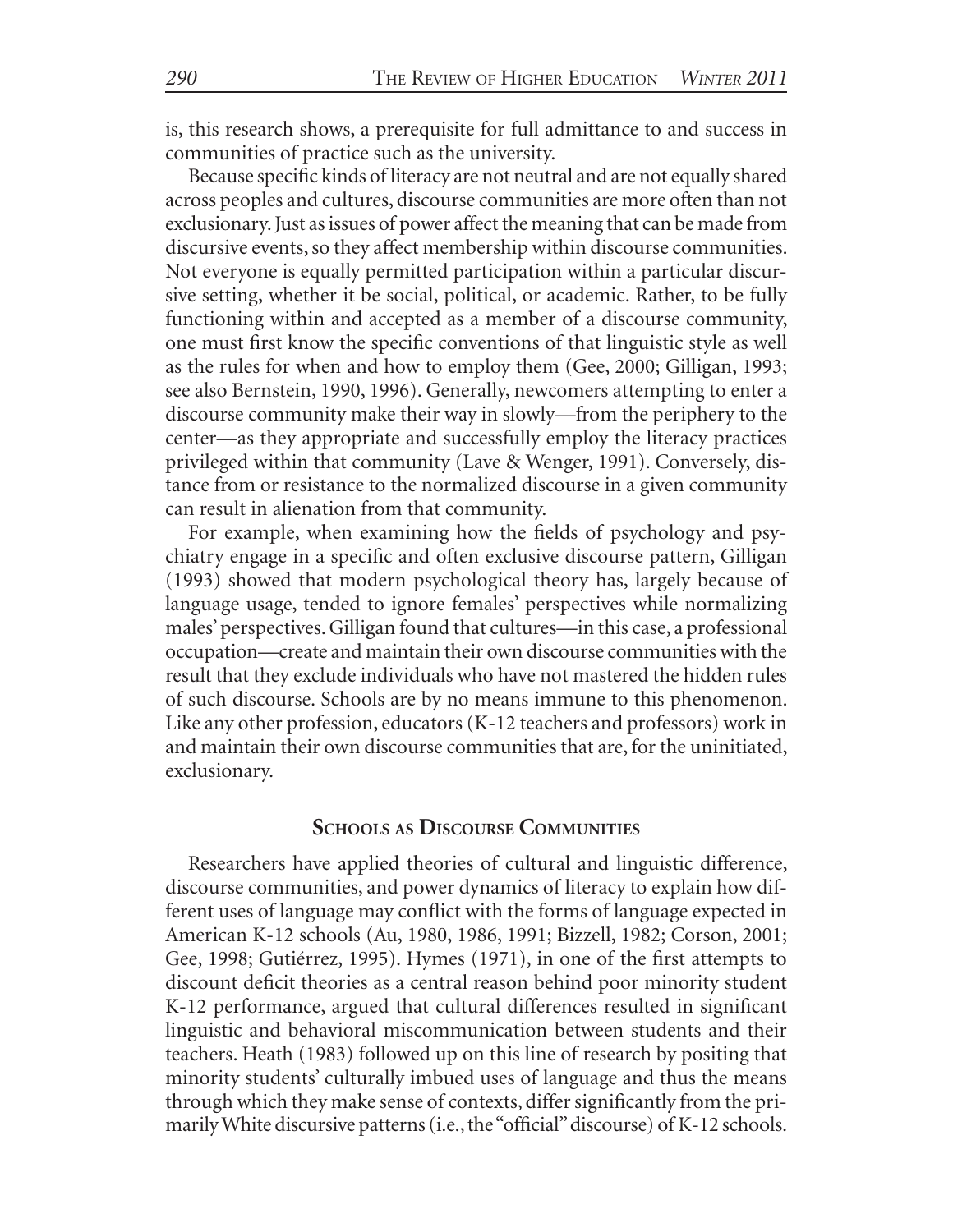Central to this research is the well-established tenet that the discourse style of American schools (both K-12 and higher education) mirrors, in general, the discourse pattern of White, middle- and upper-class America in which it originated (Tyack, 1976).

The American educational system was created largely to "Americanize" those from foreign cultures; it is no coincidence that compulsory schooling coincided with a huge influx of eastern European immigrants (Fitzgerald, 1993; Gulliford, 1996; Tyack, 1976). One of U.S. schools' main tasks was to assimilate young immigrants into the language, culture, and values of middle- and upper-class Americans of western European backgrounds (Bass, 2005; Tyack, 1976). Policymakers and educators assumed that linguistic homogeneity would lead to a relatively homogeneous culture and would simultaneously provide diverse students with greater access to this culture and thus to the American promise (Fitzgerald, 1993). However, proponents of this educational goal largely ignored the ability of cultures to reproduce themselves and their congruent ways with words. Despite the most strenuous efforts of educators—which sometimes bordered on cruelty (Gulliford, 1996; Robbins et al., 2006; Tyack, 1976), students tended to reproduce many of the cultural traits, including literacy habits, of their parents, peers, and greater cultures (Heath, 1983; Tyack, 1976; Willis, 1977). Educational approaches to assimilating a polyglot student body to a more "American" style of behaving, thinking, and speaking ignored the fact that learning language is a sociocultural process and is thus inherently complex (Gutiérrez, 1995).

Similarly, despite vast changes in schools over the last century, many of the assimilative norms established during the emergence of compulsory schooling more than 100 years ago remain; school culture, like other cultures, reproduces itself (Bourdieu, Passeron, & de Saint-Martin, 1993; Mills, 2008). Minority students, regardless of the time they have spent in mainstream K-12 schools and regardless of their exposure to academic discourse, are unlikely to adopt that discourse. Many arrive at college without having learned the conventions of language that they will need to employ to be heard and thus accepted within this community. Their native ways with words go unrecognized or, worse, are pathologized.

# **THE CLASHING OF DISCOURSES**

The merging of different discourse patterns (i.e., those common to a particular socio-cultural group and those common to mainstream schools) sometimes proves problematic. For instance, Willis (1977) has shown how poor and working-class youth are socialized into adopting their parents' working-class language and literacy. Refusing to adopt the discourse and behavior expected by the school, they develop a counter-culture and resistant attitude toward all things "official," resulting in a linguistic code that is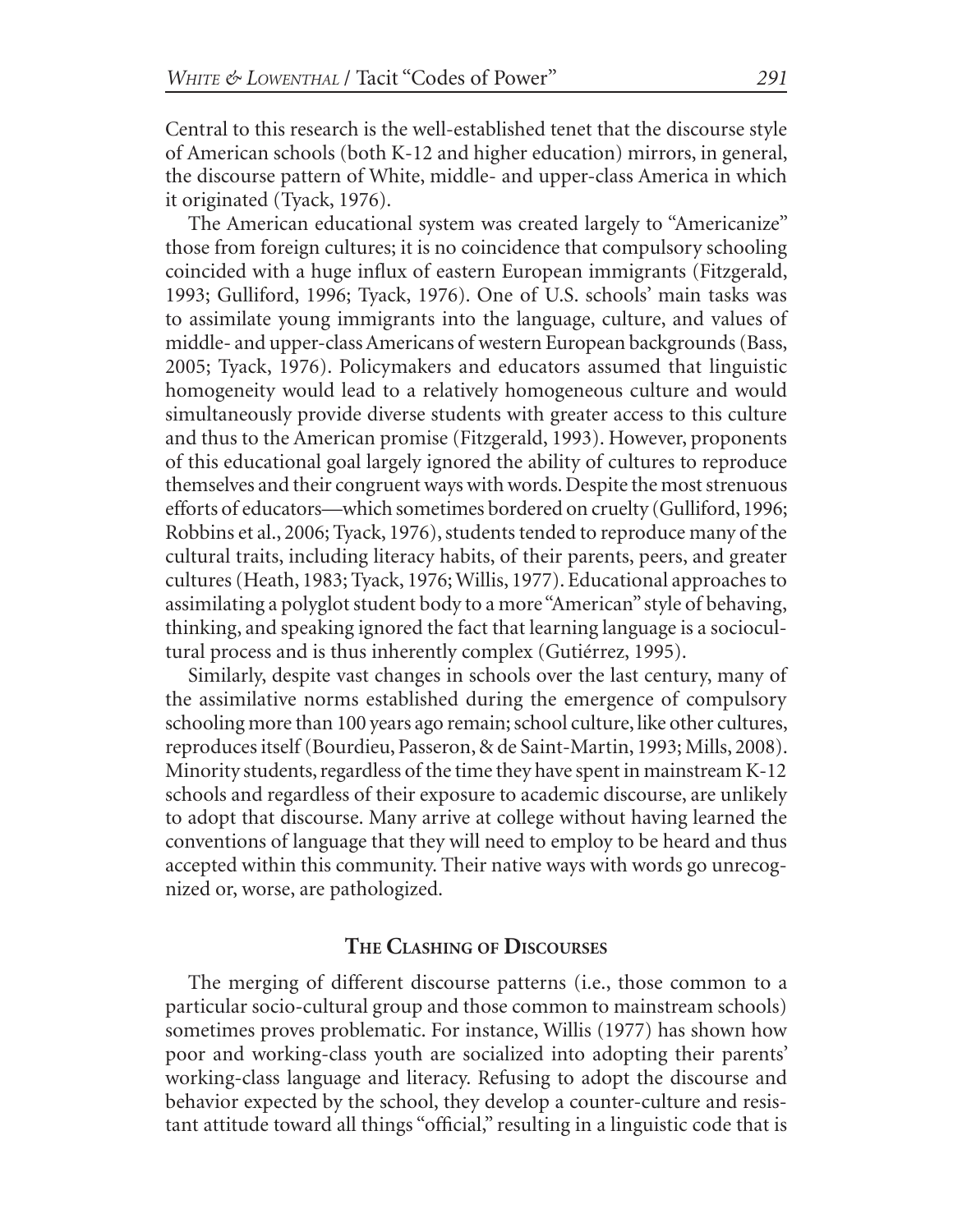largely antithetical to that expected in academic environments. Similarly, Heath (1983) explored how schools expect students to use a specific (i.e., middle- and upper-class White) form of discourse that minority students have not had the opportunity to learn. Further, Heath found that such discursive expectations are seldom fully explained, addressed, or taught to students from diverse cultural and linguistic backgrounds.

Rather than fully explain or teach the specific form of discourse they expect in the classroom, teachers often assume that students have—prior to beginning school—the language and accompanying communication skills required for academic success (Delpit, 1997, 1998; Heath, 1983). Elementary teachers in particular, because of their responsibility to teach literacy through basic decoding skills, tend to assume a binary approach to literacy (Goody, 1968, 1977). The recent push for phonics-only instruction (Coles, 2001; Manzo, 2003; Margolis, 2002) only serves to privilege all the more the viewing of literacy as a one-to-one correspondence of a word (a signifier) and a concept (something that is signified) (Derrida, 1978; Eagleton, 1997; Saussure, 1959); this view divorces literacy from the contexts in which it is used and from which it makes sense (Gee, 1996, 2000, 2002; Street, 1993, 1995).

Students who develop a socioculturally based literacy style that differs significantly from the literacy style used in schools start their academic careers at a major disadvantage. This acknowledgement is not a suggestion of deficits in these children's diverse backgrounds. Rather, schools—as willing agents of mainstream cultural linguistic (re)production (or worse, as agents of linguistic hegemony)—typically do not value the diverse socioculturally based literacy styles these students bring with them and see such literacy practices as deficits and barriers to learning (Hymes, 1971). As a result, children not versed in the literacy used in schools are forced to adapt and change their literacy practices or face academic failure and social alienation.

Undoubtedly the literacy children learn at home affects what they learn in mainstream (predominantly White) schools (Snow, 1990, 1993). Children learn literacy primarily from hearing and participating in discussions at home (Snow, 1993); they then reproduce these kinds of talk, adopting them as their own. Thus, the transmission of literacy and discourse styles from parent(s) to child is virtually assured (Edwards & Newcombe, 2005; Hurtado & Vega, 2004; Taylor, 2007). In fact, the transmission of discourse styles from parent (or culture) to a child is both natural and largely unconscious (Bakhtin, 1981). It is only with great conscious effort and a sensed need—a life-changing paradigm shift (Kuhn, 1962)—that the cultural reproduction of discourse patterns is subject to change (Taylor, 2007). Children naturally adopt, become conversant in, and internalize (Vygotsky, 1978, 1986) the language and literacies of their parents and their respective culture(s). Thus, virtually all children enter school with forms of literacy that are practical for their home/cultural needs; yet such literacy practices often clash with the dis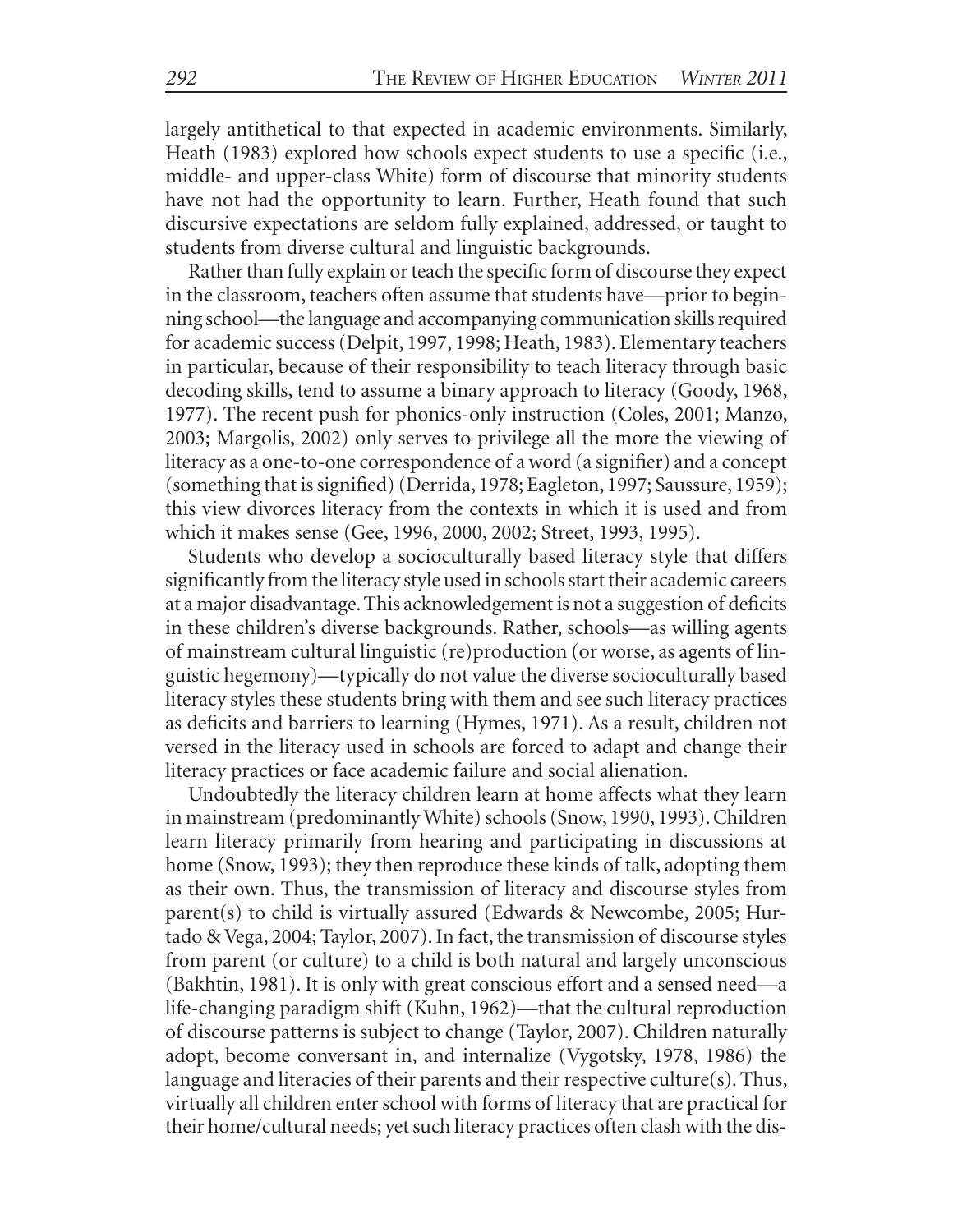course style(s) found within mainstream schools, thereby leading to cultural and linguistic confusion, misunderstandings, and cultural conflict (Delpit, 1995, 1997; Gregory, 2005; Heath, 1983; O'Connor, 1989; Taylor, 2007).

Schools value and privilege specific forms of literacy; K-12 and collegelevel educators tend to expect all students, regardless of their culture or background, to be experienced in the specific, ritualized, and formal form of discourse/literacy common to most academic environments (Heath, 1987; Snow, 1991). For example, while teaching native Hawaiian students basic reading and writing practices, Au (1980, 1986, 1991) found that mainstream American pedagogical traditions were ineffective because the socioculturally influenced linguistic styles of Hawaiian children differed significantly from those used in mainstream schools. Hawaiian children, Au discovered, are raised to talk and discuss topics in a manner that is relative and distinct to that culture; their methods of communication and thus their methods of learning did not lend themselves to traditional academic pedagogical practices. Au concluded that there is no guarantee that a child's home or cultural background will prepare her or him for the narrow academic discourse expected in schools. Instead, schools tend to adopt a rigid view of acceptable literacy practices that is both foreign to many students and effectively silencing to them.

Minority students, who increasingly find themselves in segregated public schools (Blanchett, 2009; Frey & Wilson, 2008; Paulson, 2008), are also less likely to encounter teachers who overtly teach or even regularly use the kinds of discourse expected of college students (Chavez, 2006; Delpit, 1996). Rather, teachers in predominantly minority schools tend to place more value on their students' native discursive styles; doing so makes sense culturally and pedagogically (Foster, 1997), as well as linguistically (Fordham, 1996; Labov, 1972, 1982). Students are expected to adapt their ways with words to that of their school despite rarely ever receiving direct instruction in the language and associated rules of school discourse.

Even when students do learn a discourse that helps them find success in the K-12 environment, such discourse may not prepare them for the discourse community of the university. Though K-12 and the university are both formal school settings, each requires different skills (including respective literacies) for success. This observation should come as no surprise. Success in high school, though important, is not directly correlated with success in college (Conley, 2001; Hoffman, Vargas, & Santos, 2008, 2009; Margolis, 2001). According to Conley (2008):

Because college is truly different than high school, college readiness is fundamentally different from high school completion. . . . To be successful in college, students must be prepared to use an array of learning strategies and coping skills that are quite different from those they developed and honed in high school. (p. 5)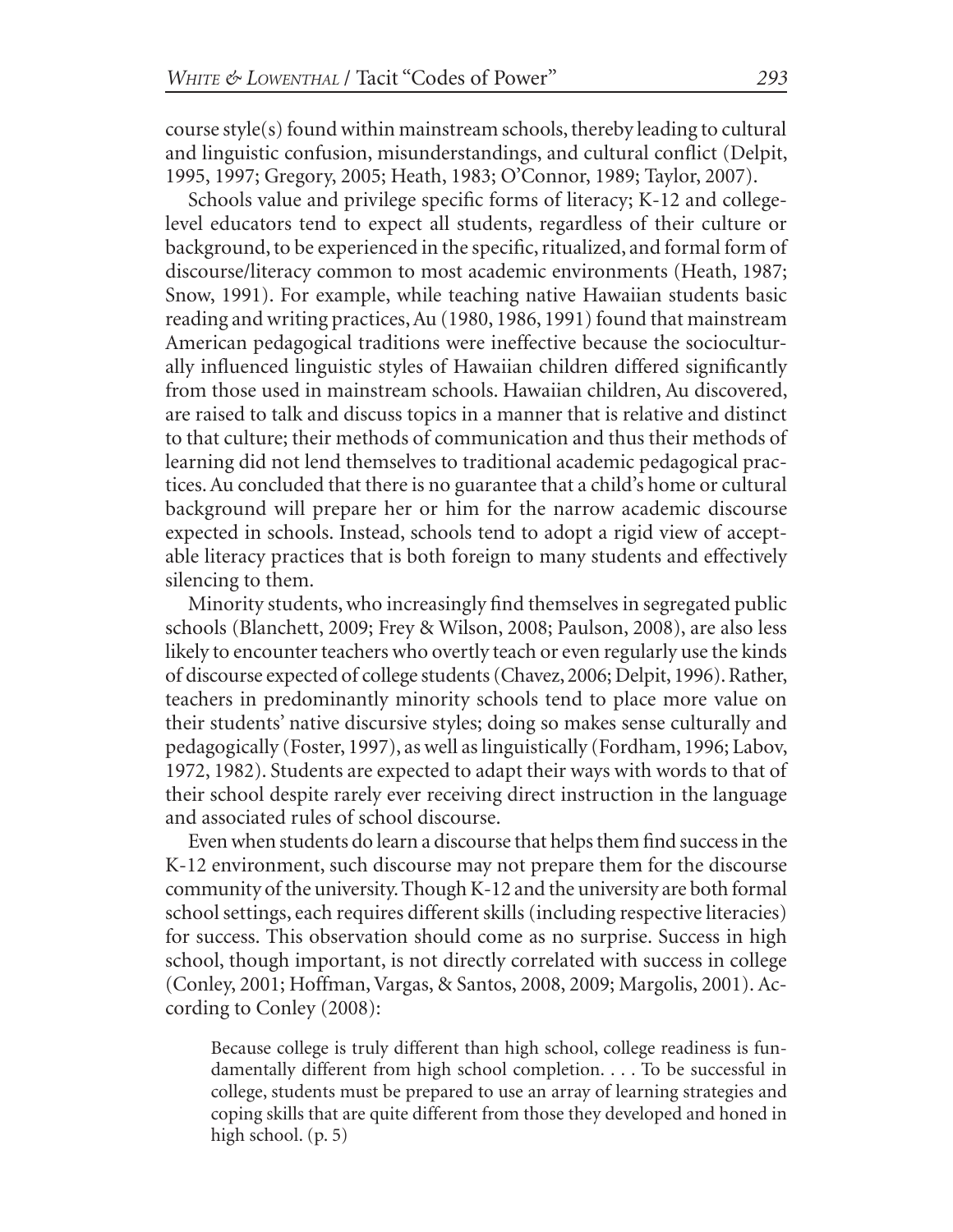Not only do students face new and tougher academic demands at the college level, but they must also learn and employ often tacit or hidden "rules" (Margolis, 2001; Margolis et al., 2001) for college success. Among these seldom-taught rules are time management, study skills, communication skills, and a "contextual awareness" of the university setting itself (Conley, 2008; Margolis, 2001; Street, 1996; White, 2007). In examining programs that try to bridge the gap between high school and college, Hoffman, Vargas, and Santos (2008) demonstrate how students who routinely practice or "rehearse" the role of the college student (including communication styles common to college students) find the transition to college far easier than those who do not.

White students, who are more likely to have parents and other role models who attended college (and who come from a culture around which the university was built), are more likely to have grown up practicing and then employing many of the university's tacit rules and linguistic codes (Anderson, 2005; Delpit, 1995). Minority students, on the other hand, tend to have far fewer chances to practice such rules and far fewer obvious reasons to want to practice such discursive norms. On the contrary, they are likely to have learned a number of culturally imbued discursive habits that developed over time as resistance to the oppression represented by White culture (Bamberg, 1997, 2004; Fordham & Ogbu, 1986). In short, not only are minority students often not taught the forms of discourse expected in the university, but they also sometimes develop a counter-discourse to it (Corson, 2001; Ogbu, 2004; Willis, 1977).

The incongruence of culturally specific literacy and discursive patterns with the kinds of literacy expected in schools is complex and not easily rectified. The continued use of specific discourse norms corresponds for many with the survival of important cultural values (Corson, 2001). Asking students to change their native discourse patterns to more closely match those of the school may be tantamount to insulting their home culture(s) (Ogbu, 1995, 2004; White, 2003, 2007). Corson has shown that the unique discourse patterns of a culture not only sometimes clash with those of other cultures but may also create disharmony, misunderstanding, and even hostility between groups. The clash of discourse norms has historically led to the oppression or subordination of one discourse norm to another.

Several scholars have identified the pattern in which the discourse norms of subordinate or traditionally oppressed cultures are forced to adapt to those of the dominant (oppressive) culture(s) (Corson, 2001; Ogbu, 1992, 1995, 2004; O'Connor, 1989). This pattern certainly holds true in American schooling (Heath, 1983) where children from ethnically, socially, or culturally diverse backgrounds are either forced to assimilate their discourse norms to those of the school—which are themselves based on White western culture—or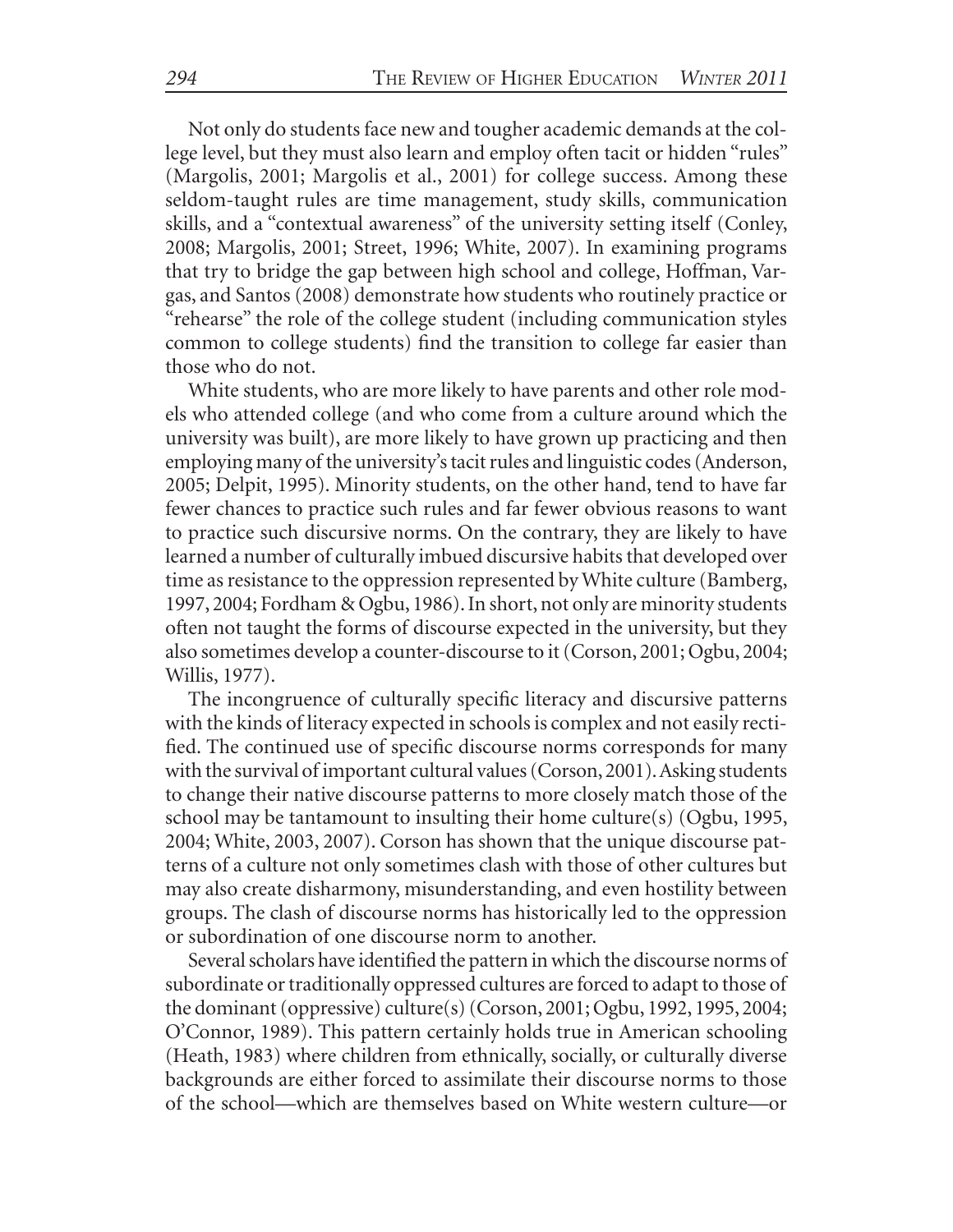suffer academic failure (Corson, 2001; O'Connor, 1989; Ogbu 1987, 2004). Yet because discourse norms are so deeply rooted in cultural values, forcing the change in discourse norms is practically the same as forcing a change in cultural values (Corson, 2001; Ogbu, 1987, 2004).

The research on cultural and linguistic differences between the home/ native culture and that of the school has, so far, focused primarily on the early K-12 academic setting. Yet the academic discourse community that Corson and Ogbu describe (and the problems associated with it as such) is certainly not confined to K-12 schools. While some researchers have attempted to demonstrate that the university setting is itself a unique discourse community (Bizzell, 1982; Gravett & Petersen, 2007, Gutiérrez, 1995), few have examined how students entering it face many of the same linguistic and discursive issues as students entering the K-12 environment.

Because cultural and social alienation are closely tied to issues of minority student attrition (Nunez, 2009; Rendón, 2000; Tinto, 1987; White, 2003, 2007), examining issues of language, culture, and identity in the university seems all the more important and relevant to understanding student performance and happiness within this unique setting.

#### **THE UNIVERSITY AS A DISCOURSE COMMUNITY**

Universities, like all complex institutions, contain a variety of discursive styles. Different colleges, departments, and areas of study within the university maintain and perpetuate their own unique discursive style(s). Similarly, the discourse of the university can be further divided between the social and the academic, between students, faculty and staff, between regions, size of schools, etc. In short, there is no *one* university discourse. That said, linguists and educational researchers have acknowledged that the university does represent a definitive example of an academic discourse community complete with specific rules for participation therein (Bizzell, 1986, 1992; Gravett & Petersen, 2007; Williams, 2005). The university culture is, in short, a unique community based on discourse (Bizzell, 1982; Gravett & Petersen, 2007). Correspondingly, full participation within this academic discourse community requires that individuals learn and adopt its distinctive discourse pattern. Bizzell's (1982) work in particular found that traditional, four-year colleges and universities constitute a unique culture in which participants must employ certain kinds of discourse and adapt themselves to a specific and corresponding set of values and identities unique to that setting. Entrance into this discourse community—because it is culturally and linguistically exclusive—is, therefore, sometimes problematic for those not versed in the unique forms of literacy and language required therein (Walvoord & Mc-Carthy, 1990).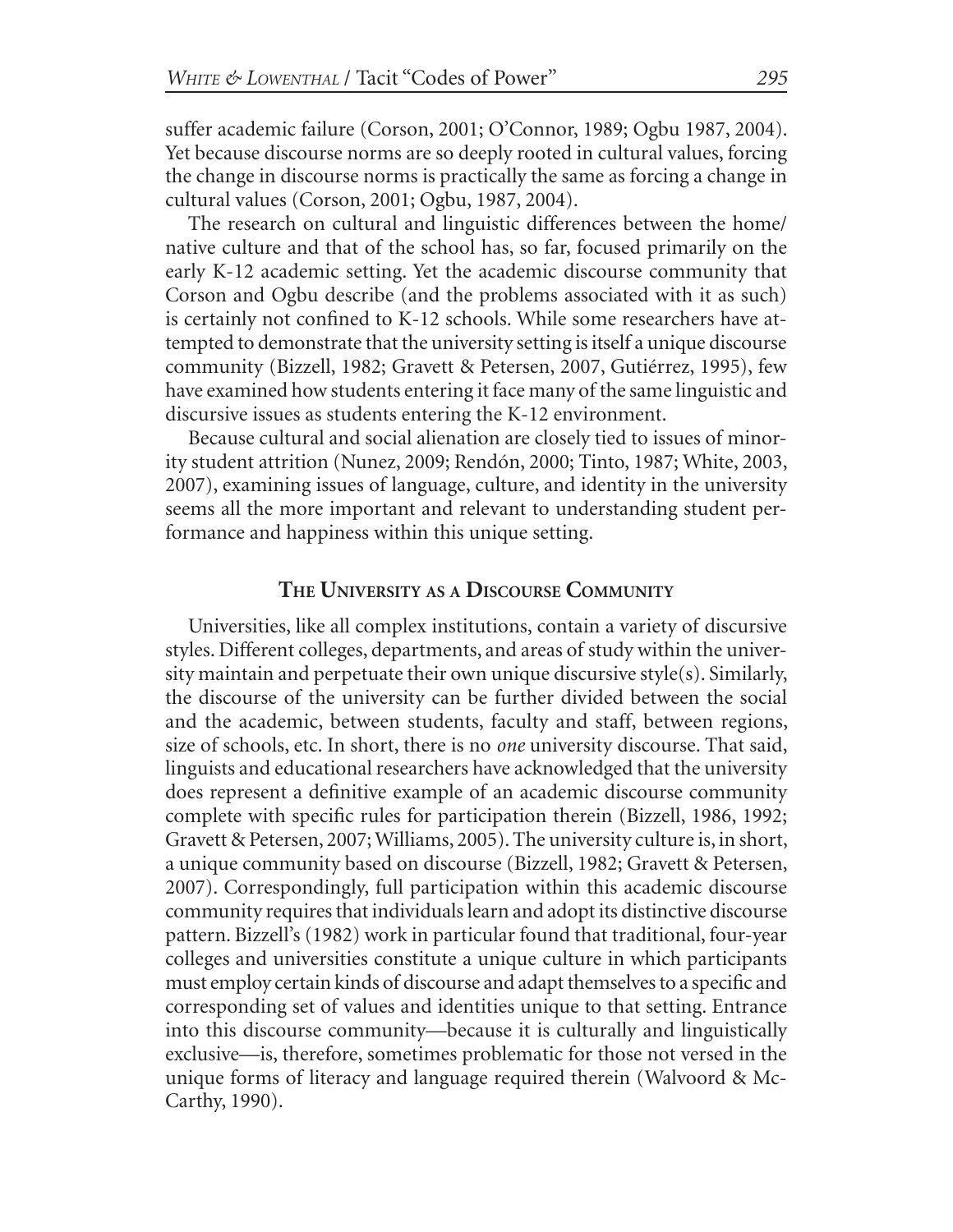In the academic discourse community, members are expected to share accepted intellectual, linguistic, and social conventions. In turn, these conventions govern spoken and written interactions (Prior, 1998). Because the ways of thinking and communicating of an individual's culture may differ significantly from those of the academic discourse community, ideological and linguistic conflicts arise (Walvoord & McCarthy, 1990). Such conflicts can range from simple misunderstandings to hostility and subsequent alienation from the academic community (White, 2003, 2007). Yet each, in turn, negatively affects students' sense of belonging and their perceptions of themselves as capable of success in this community.

Suggesting a way to eliminate such conflicts, Elbow (1998) states that *all* college students need to be versed in the discursive style of this community. Elbow contends that students will inevitably be expected by their professors to communicate in specific and prescribed ways. Similarly, other research found that social success and students' feelings of acceptance in the college social community required specific forms of discourse unique to this setting. However, the literacy skills required by the university discourse community are often inexplicit and mysterious to many students (Street, 1984). Both Elbow and Street acknowledge that, without specific instruction in the language of the academy, many students will be virtually doomed to academic failure and social alienation at the college or university.

## **ACADEMIC DISCOURSE**

Though there are many kinds of discourse on any college campus, the dominant discourse (i.e., the kind of speech, writing, and nonverbal communication that defines the college as a discourse community) is largely academic in nature. Students may find social, athletic, or even work-related success on a college campus in a variety of discourse styles which are themselves subject to change depending on the context in which the student finds herself or himself. Yet as Elbow (1998) points out, for students to find academic success at the university, they must at some point master the dominant discourse unique to this setting. Like most discourse communities, the university has rigid conventions for language use as manifest in choices of words, genre, and style. To be successful in the university, students must understand and be able to employ these conventions (Kutz, 1998).

Learning the dominant academic discourse in the university requires that students learn style shifting (Kutz, 1998) or what other literacy and linguists have termed "code switching" (Baynham, 1993; Flowers, 2000; Godley & Minnici, 2008; Turner, 2009). Students are not required to change their manner of discourse permanently; rather they must be able to code-switch between discourses. Kutz (1998) explains: "What we are really asking students to do as they enter the university is not to replace one way of speaking or writing with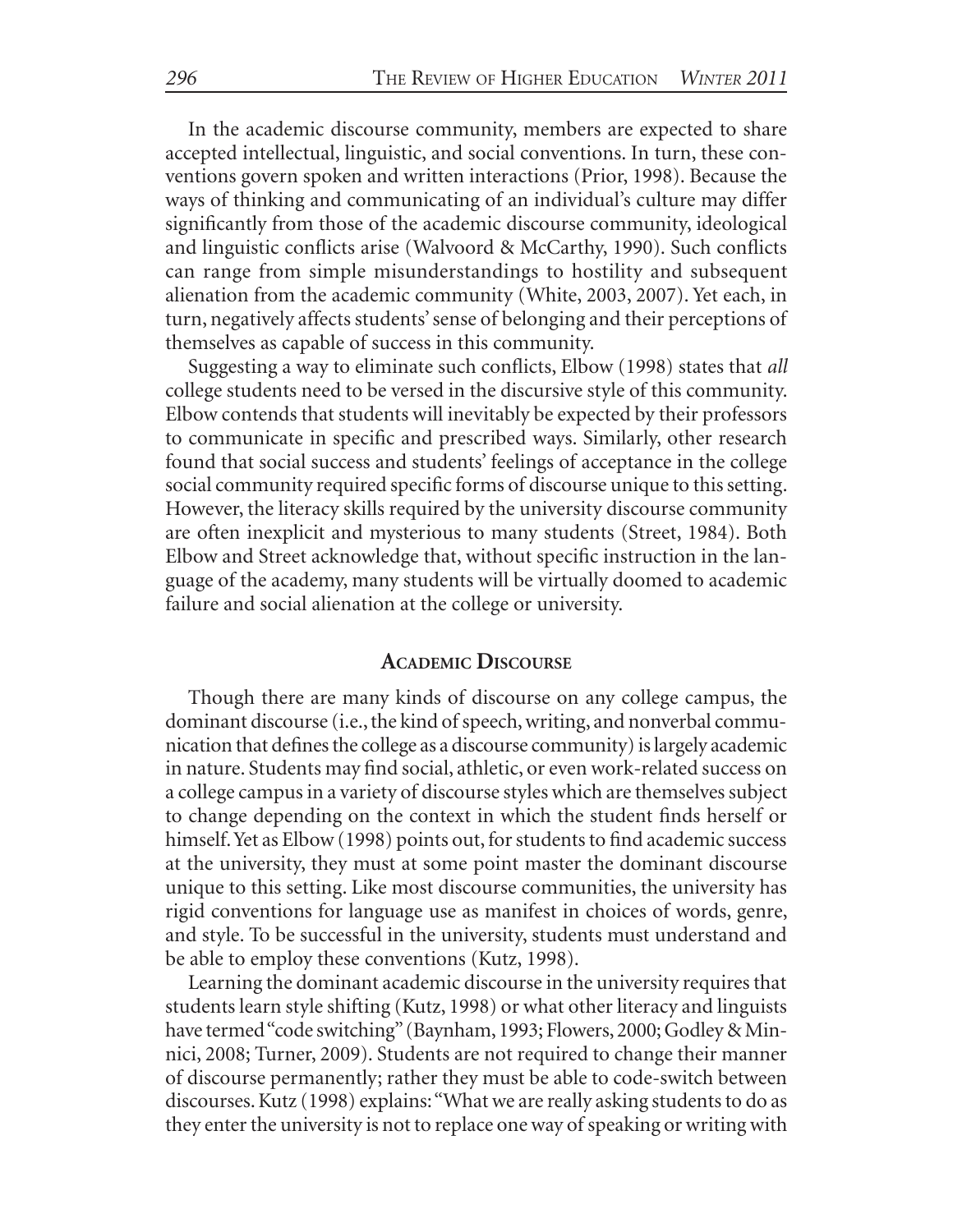another, but to add yet another style to their existing repertoire" (p. 85).

For students to shift into academic discourse, they must first know and understand the characteristics that define this discursive style. Yet too many of these conventions remain part of the hidden curriculum; teachers in the K-12 setting and especially in the college setting simply assume that students entering the university have mastered (and are ready and willing to use) academic discourse when, in fact, these relatively specific conventions have never been fully examined or deconstructed in the K-16 classroom. The work of researchers in academic literacy, who have explored many of the characteristics that define the academic discourse community (Chiseri-Strater, 1991; Elbow, 1998; Macken-Horarik, 1996; Spellmeyer, 1998), has largely remained in the realm of research and thus has not reached teachers and students.

Nonetheless, examinations of academic discourse tend to focus on a number of essential components: verbal assertiveness and voluntary participation, formality and explicitness, binary agonism, objectivity, specialized jargon, elements of display, and selectivity (Elbow 1998; Gravett & Petersen, 2007; Hindman, 1997; Tannen, 2002; Turner, 2003). Each of these components of academic discourse is unique, and almost all of them are based on White, Western linguistic norms (Elbow, 1998; Scheurich, 1993; Sleeter, 1993; Turner, 2003). As described above, these discursive conventions are largely foreign to many minority students; and some, moreover, run completely counter to specific cultural linguistic/discursive norms.

In one study (White, 2003), minority freshmen college students showed resistance to employing the conventions of academic discourse because they had learned a different—and conflicting—cultural discursive norm. For example, one student, a Native American, had been told prior to leaving for college to "be careful what you do, because what you do, people—the upper, the majority—will look at you, and what you do or what you say is going to reflect on us" (p. 111). He went on to say, "That's what they always said to me. That kind of stuck into my head, you know, 'remember not to say too much; they [White students and professors] might think you speak for all of your people. . . . They won't understand'" (White, 2003, p. 111). This student, like many others, avoided the academic discourse convention of frequent and assertive participation in class. Similarly, he had learned not to take an argumentative/agonistic stance—an essential element of college classroom discourse (White, 2003). He had been told not to argue but instead to listen to others' arguments and to learn from their views—the very opposite of academic agonism (Tannen, 2002) and the demonstration of an "element of display."

The work of Snow (1993) and Au (1986, 1991) demonstrates a similar cultural communication mismatch between cultural norms and school norms at the elementary level. This Native American student—like many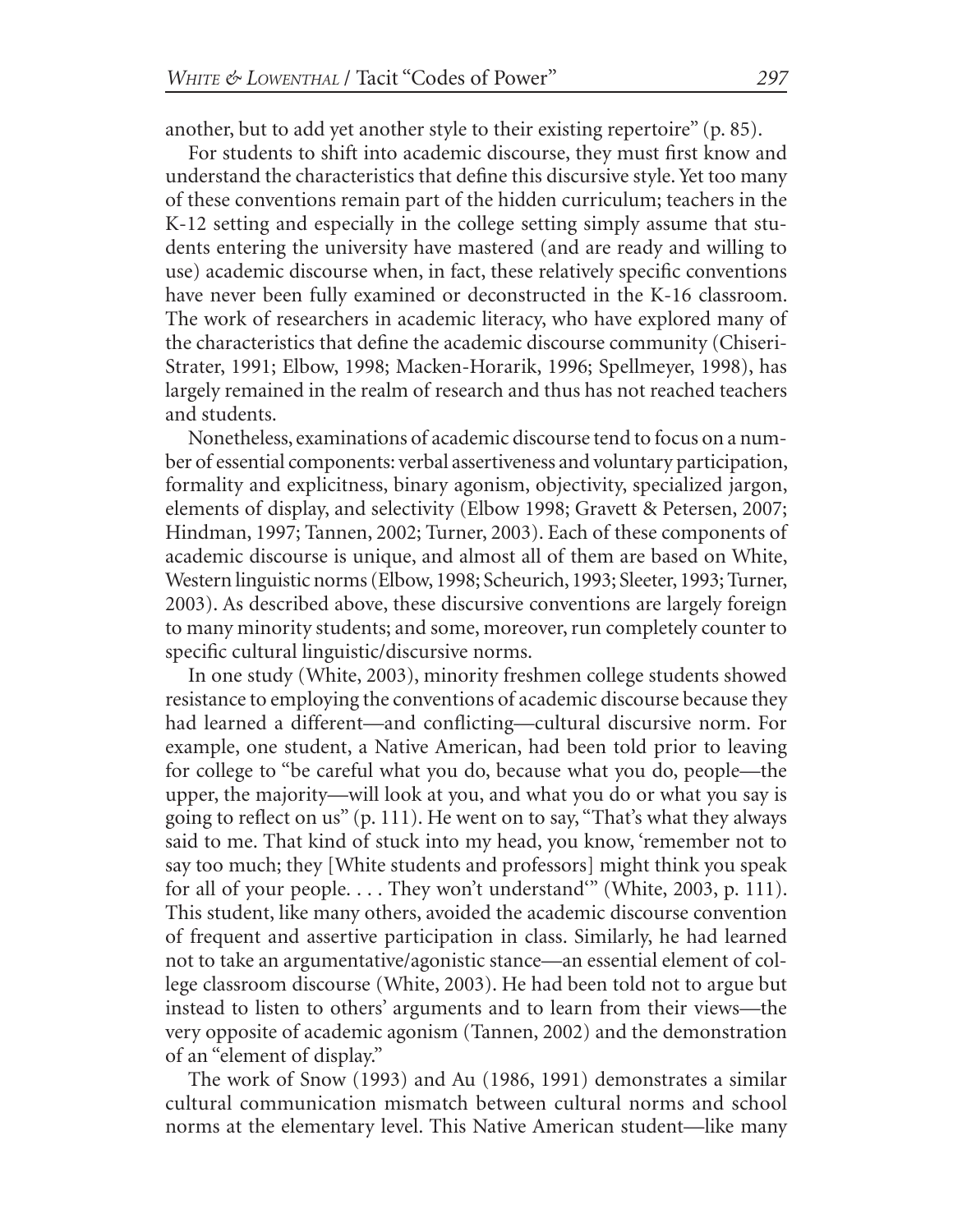others in the study—was so unversed in using academic discourse that he believed he came to college knowing less than his mainstream peers: "You know," he explained, "I'm still wet behind the ears and I don't know much, man. I came from a place where I hardly even knew that this system [the university] existed" (White, 2007, p. 278). He went on to say, "I just don't want to participate [in class] because I don't want to be judged. I guess if I was more confident, like, in how I talked, if I felt safer, I would talk more" (p. 286). Instead, he sought safety in silence. The class to which he referred was "Race and Oppression," a course focused on topics about which this student obviously had plenty of first-hand experience. Yet he felt alienated and intellectually inferior because he equated his peers' use of the discursive conventions of academic discourse with actual knowledge. In addition, his grades suffered because he refused to participate in class.

Never having been taught academic discourse (and how to "code-switch" into it), many minority students misjudge themselves, their peers, and the overall college experience. Ironically, however, even had this student been explicitly taught academic discourse in his K-12 experience (or in a college orientation experience), there is little guarantee that he would have had ample reason to use it. The New Literacy Studies and other research in the sociocultural nature of discourse highlight that language is tied to cultural identity; thus, changing a discursive style often brings with it numerous cultural conflicts.

# **THE ACADEMIC DISCOURSE COMMUNITY AND IDENTITY**

Cognition and metacognition develop largely through the use of language (Bruner, 1986, 1990; Gee, 2002, 2003). Language serves as the primary scaffold for cognition; without well-developed language skills, humans are largely incapable of developing high-order thinking (Vygotsky, 1986). Similarly, because language is requisite for cognition, it affects identity (Schwartz, Montgomery, & Briones, 2006). People come to understand themselves and their respective place in the world largely through language (Vygotsky, 1986). It is not surprising, then, that changes in language often bring with them concurrent changes in identity (Gee, 2005); through repeated and extended interaction with communities of practice and their associated uses of language come changes in how individuals perceive themselves and their respective roles both within a discourse community and in the culture(s) outside of that community (Gee, 2000). In short, people begin to identify themselves through the various communities of discourse and practice of which they are a part.

Similarly, sociolinguists and psychological theorists as a whole point out that identity should be viewed as dynamic rather than as a static, unchanging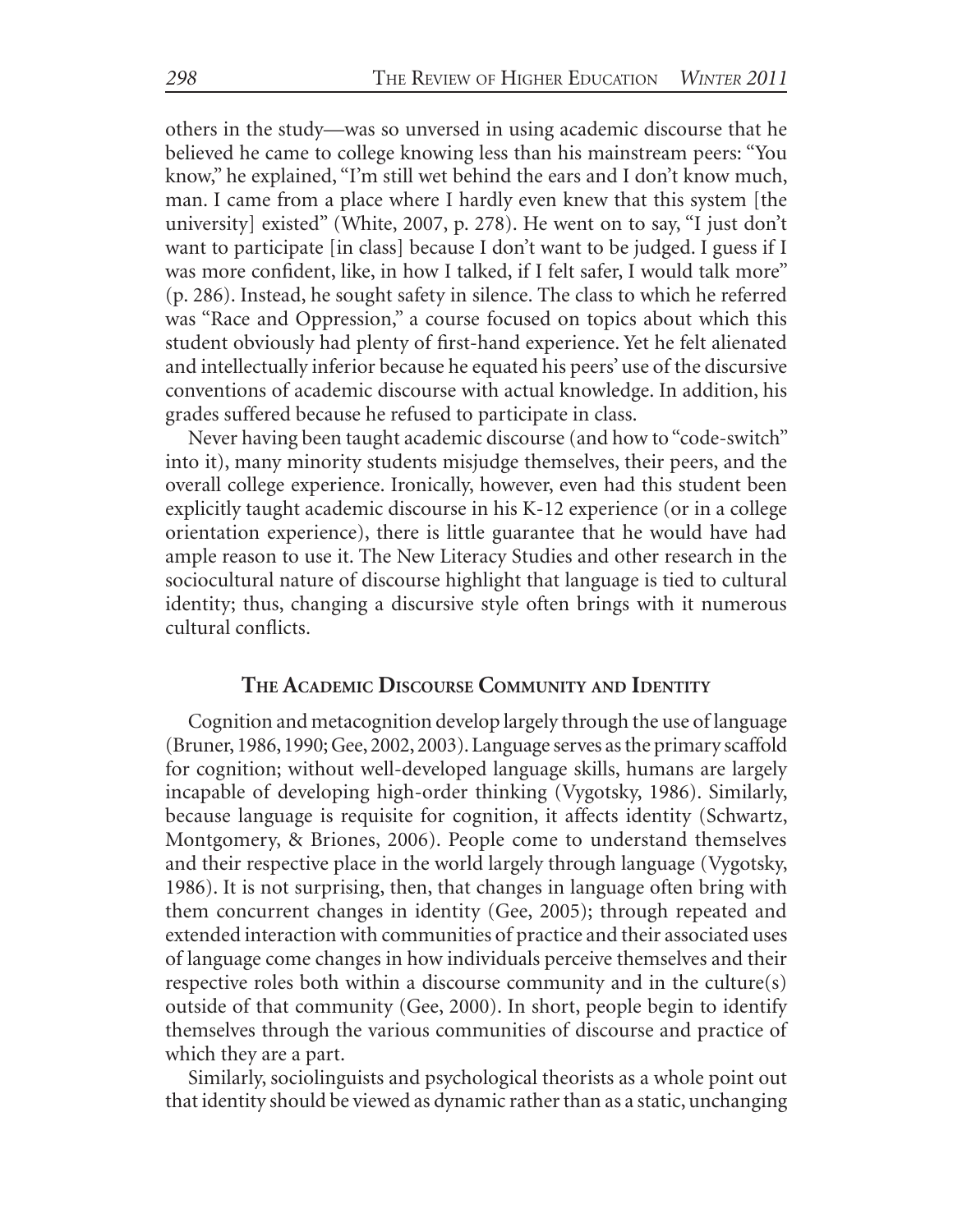entity. (Côté & Levine, 2002, and Côté & Schwartz, 2002, provide an in-depth comparison of psychological and sociological approaches to identity.) People develop multiple identities depending on the context in which they find themselves (Gee, 2003). Some theorists (Dei, Karumanchery, Karumanchery-Luik, 2004; Wertsch, 1991) have turned to the work of Bakhtin (1981, 1986) and the concept of a dialogical self to help better conceptualize multiple identities. Other theorists (Nasir, 2002; Nasir & Cobb, 2002) have focused less on language and more on the social practices people engage in (Côté & Levine, 2002; Schwartz, Montgomery, & Brione, 2006; Wenger, 1998) and how identities shift and are influenced by cultural practices (Nasir & Hand, 2006).

Gosine (2002) cautions against an overly simplistic understanding of identity by emphasizing the difference between people's collective/communal identities (e.g., racial identity) and the underlying multifaceted individual identities or subjectivities that collective identities often mask. All people are polyvocal and have shifting identities; nonetheless they self-identify with the most dominant contexts in their lives at given points. The need to shift to different contexts and vocalities can, of course, result in conflicting or sometimes even opposing identities (Davidson, 1996; Park, 2008). Therefore, faculty need to recognize how intricately connected language and identity are and find ways to help students develop an academic identity while still maintaining and possibly even reinforcing their other shifting identities.

# **ACADEMIC IDENTITY**

The development of a positive academic identity is correlated highly with academic success (Berzonsky & Kuk, 2000). Adams, Ryan, and Keating (2000) concluded that students possessing a strong sense of academic identity find ways to become involved in a wide array of college experiences. They make efforts to learn and grow, and they begin to interact with both faculty and fellow students in productive ways. Likewise, Berzonsky and Kuk (2000) found that students with a strong sense of academic identity were likely to seek out, evaluate, and use self-relevant information. Successful students tend to become increasingly skeptical about their self-constructions and willing to test and revise aspects of their self-identity. Moreover, these researchers found that a strong academic identity correlates highly with self-reflection, problem-coping ability, cognitive complexity, vigilant decision-making, and openness. Given the research on discourse communities and identity, these findings are not surprising. As students increase their "legitimate peripheral participation" (Lave & Wenger, 1991, p. 14) in the academic discourse community, they further develop their academic literacy as well as their academic identity.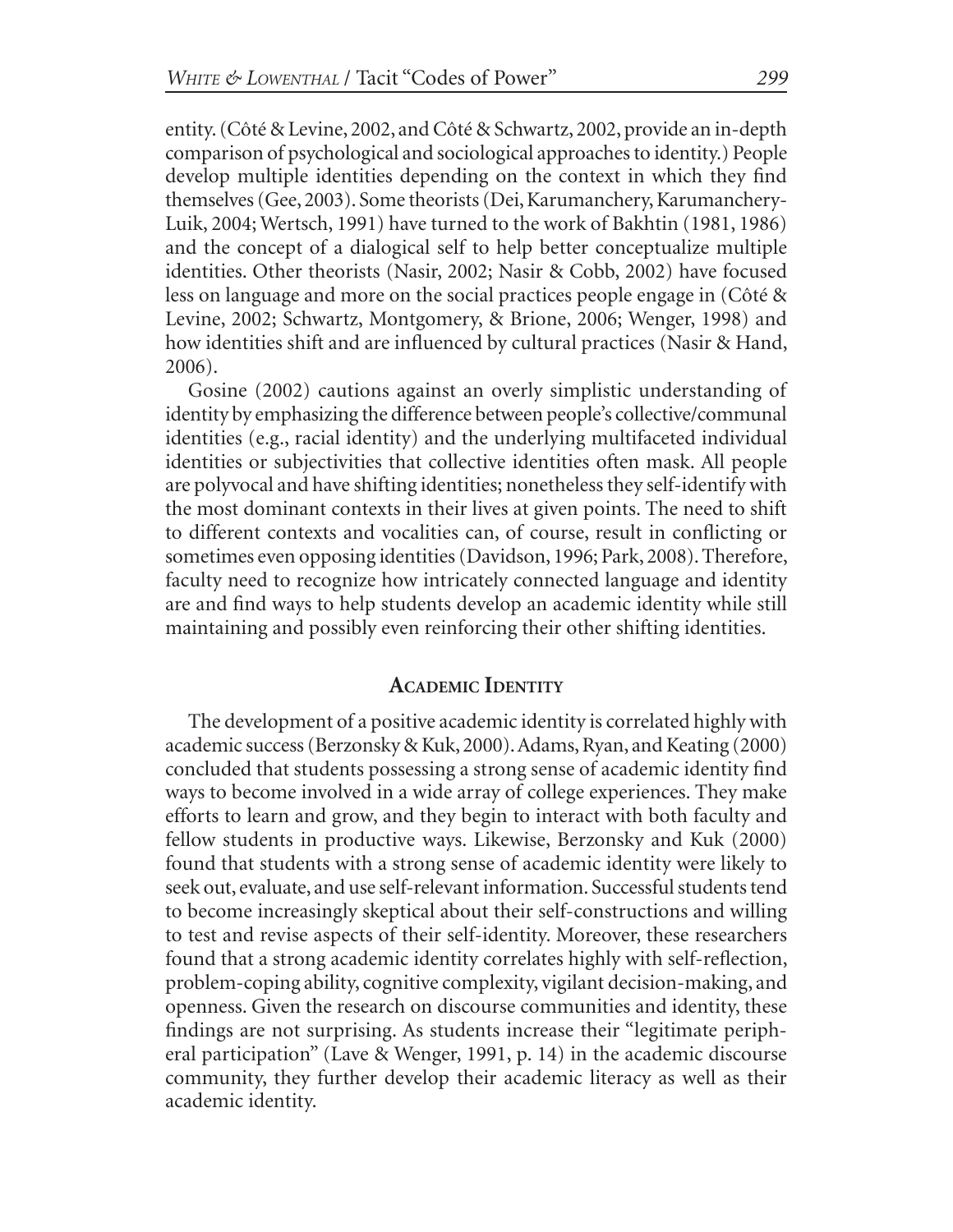Conversely, researchers conclude that lacking a strong academic identity tends to correlate with avoidance of work and problems, self-handicapping, outward or other-directedness, and poor decision-making strategies. Such a lack is negatively correlated with self-reflection, conscientiousness, and persistence in cognitively demanding tasks (Berzonsky, 1994, 1998). Thus, students with the least-developed sense of academic identity are far less likely to succeed at the college level than students with a strong sense of academic identity. However, developing a strong academic identity is viewed by many as unappealing because "becoming the sort of contentious person that the academy rewards seems to mean turning oneself into a snob or a nerd, quite possibly alienating oneself from one's friends, relatives, and romantic partners" (Graff, 1999, p. 141).

#### **ALTERING IDENTITIES**

Even though a student brings to school a certain academic identity, this identity is subject to change either positively or negatively depending on the student's experiences in the academy. Adams and his associates (2002) found that educational environments that promote a supportive intellectual environment while also offering critical and analytic awareness of societal issues help to facilitate positive academic identity development.

Certainly, a positive academic experience may help foster a strong academic identity. Research on African American participation in historically Black colleges and universities supports this contention (Dinwiddie & Allen, 2003). The unspoken and converse relationship suggested here, though, is that an unfriendly environment—real or perceived—may hinder the development of a positive academic identity. Though some researchers have examined how a positive academic experience affects positive identity formation, research is lacking in how interventions may be used to foster a strong academic identity in less positive environments.

Wertsch (1991) developed the notion of mediated action based on the belief that, through interactions with an environment or with other people, we transform ourselves and change our identity. Wertsch suggests that people may be taught—directly or indirectly—the specific language/literacy required for a specific setting. Through a developed understanding of the sociocultural factors (especially linguistics) that influence identity, we may be able to help others create new identities. We may, in other words, be able to help people make the transition to new environments and cultures by instructing them in the socioculturally based language and literacy of those cultures.

Finally, some minority students will continue to choose to maintain their sense of identity in the face of what they perceive as a painful choice between allegiance to "them" or "us" (Delpit, 1992). When given a choice between assimilation to what they perceive as an oppressive system (and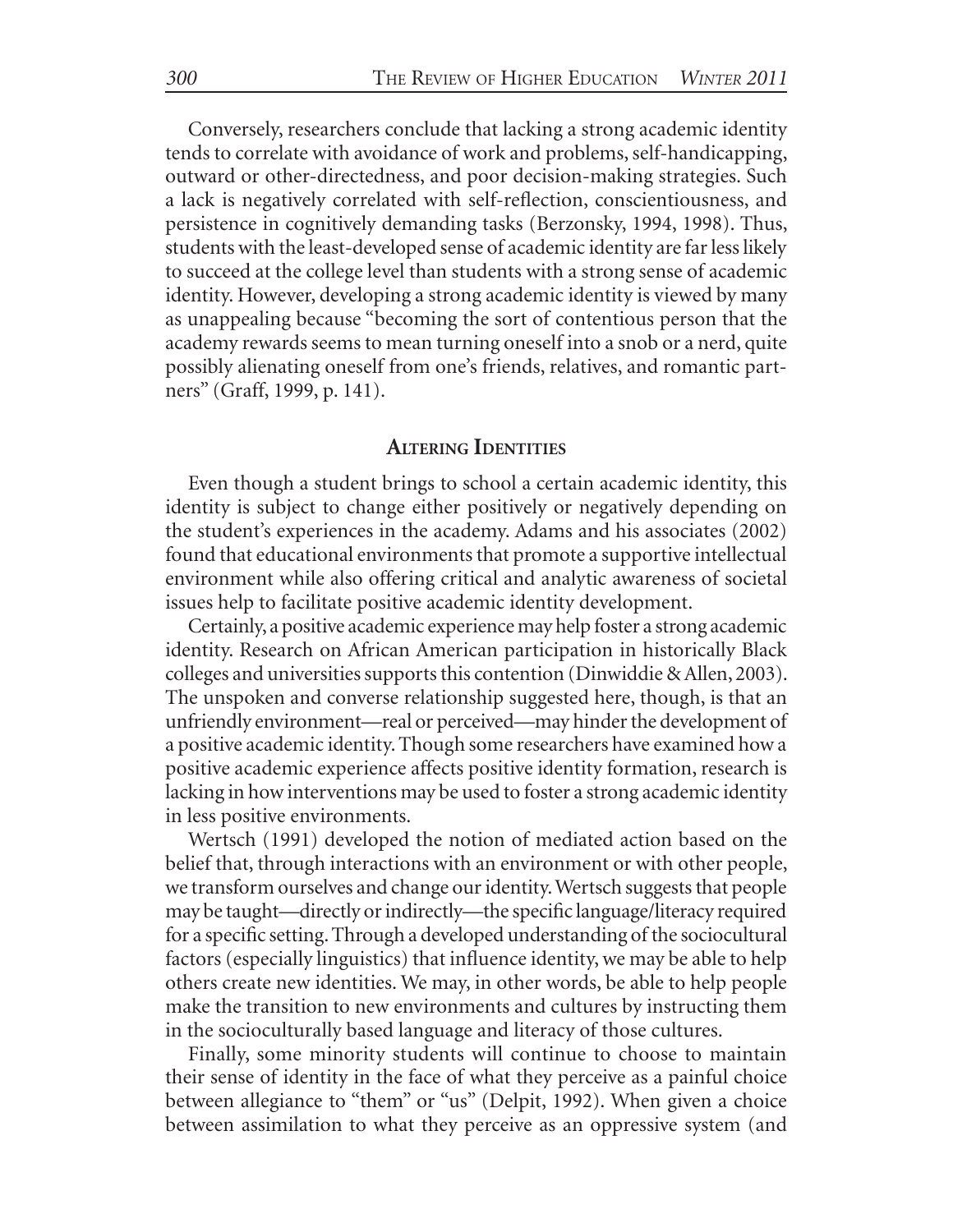with it a consequent loss of identity), many students become understandably resistant to change; or as Fordham and Ogbu (1986) describe, they develop an oppositional identity. Simply pressuring students to change their discursive habits/patterns is, this research shows, insufficient for the purpose of preparing them for college life and is ultimately insulting to them. Such an approach presents to students a dichotomous and untenable choice: adapt the language and culture of the university and leave behind one's native culture or resist adopting this form of discourse and forever forego the dream of a college degree. Tierney (1999) has described this approach as tantamount to "cultural suicide" for minority students. He therefore argues for an approach to learning the parlance of the academy that helps students foster and maintain their respective cultural identities while also providing them with the discursive resources they need to be "full participants" in the university setting.

While we agree and acknowledge the importance of helping students maintain their cultural identities when entering college, we also acknowledge Gosine's (2002) point that individual identities are messy and fluid. Individuals' personal identities are complex, continually developing and changing as they move in and out of discourse communities (Gee, 2002; Gosine, 2002). In addition, learning involves change. We suspect, and hope, that college graduates are not the same type of people when they graduate as they were when they began college. Because learning requires philosophical, epistemological, and personal change, and because learning and language are inextricably tied to identity, it is imperative that students understand the important role that identity plays in college success. And as Schwartz, Côté, and Arnett (2005) point out, we should be concerned about the "forgotten half" of adults who do not attend college and who therefore lack this opportunity to form new identities. As Elbow (1998) has pointed out, "Life is long and college is short" (p. 146), so we must continually ask ourselves how the academy and academic discourse prepare students for life beyond college.

#### **IMPLICATIONS AND SUGGESTIONS FOR PRACTICE**

In addition to addressing many issues that affect all students' transition to college, educators and administrators must also begin to focus on issues of language, academic literacy, and identity. More than a decade ago, Delpit (1995) highlighted the necessity of directly teaching minority students the codes and language patterns that they will be expected to know and use in the K-12 academic environment. Fifteen years later, we similarly argue that secondary and postsecondary educators need to understand the role that codes of power and academic discourse play in student collegiate success and that they need to teach these codes to students in culturally sensitive ways.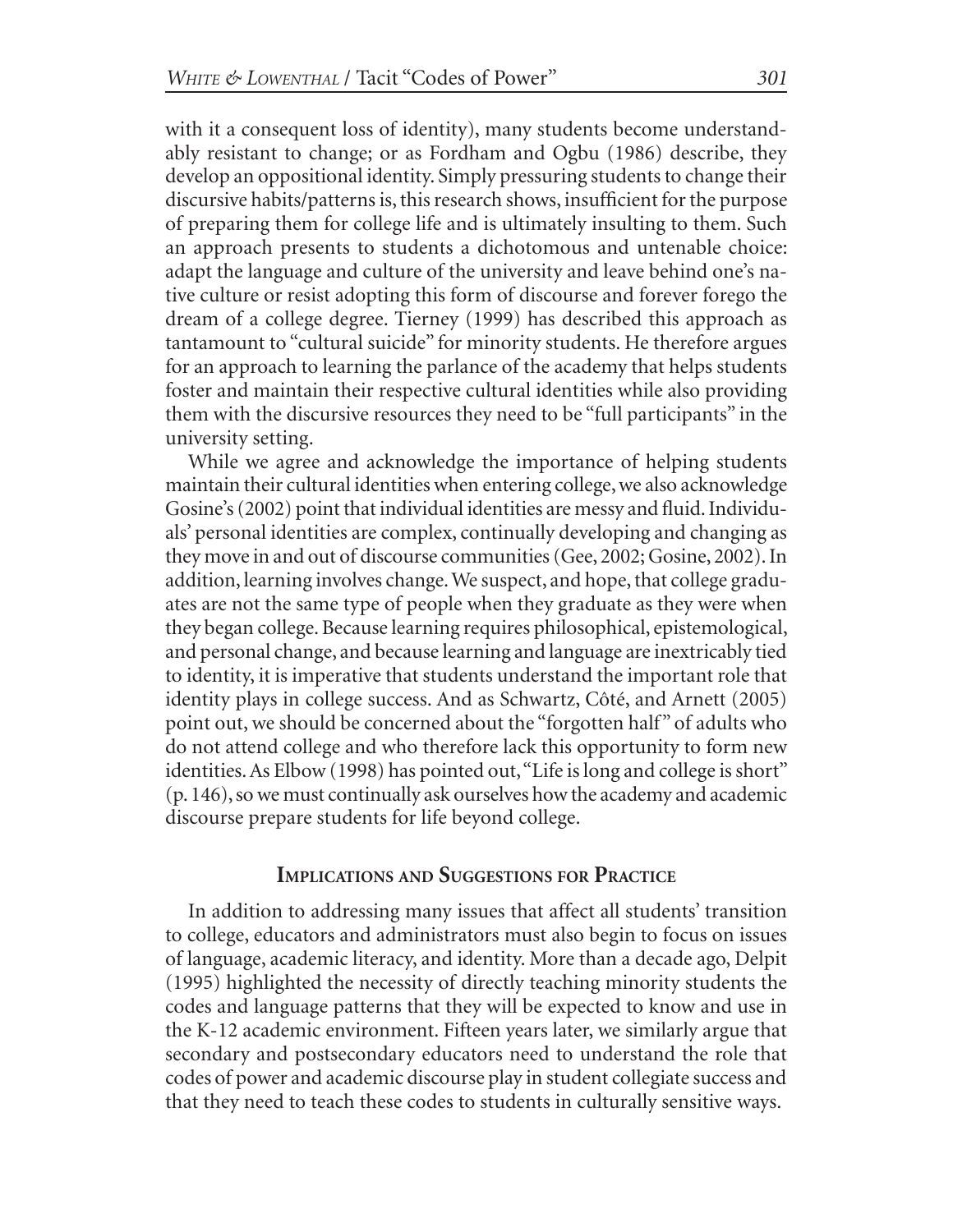Far too often, the role of language and discourse in academic success remains unacknowledged both in pre-collegiate programs and in entry-level college classes and programs. With a few notable examples, few college preparatory programs address the issue of academic discourse at all. Minority students often complain that these programs, though preparing them to fill out college applications, did little to prepare them for college life. Similarly, these same students note that many college orientation programs tend to be about "team building" rather than substantive programs designed to help students understand the academy of which they are now a part. The literature reviewed here shows that educators need to help make this implicit and hidden curriculum explicit and visual to help ensure that all students, especially minority students, can be successful in college and beyond.

However, as our review article illustrates, making the hidden curriculum visible is more complicated than simply teaching students to write or to speak in a certain manner. Simply teaching standard English to K-12 students falls far short of preparing them for success at college. Academic discourse is, as the research above shows, a distinctive and relatively exclusive subset of standard English—a subset that is absent from most K-12 curricula.

Similarly, secondary and postsecondary educators need to realize that asking (or, more problematically, tacitly or overtly demanding) that students change how they speak, even for brief periods of time, is complicated by the strong ties of language to culture and identity and is further complicated by issues of "official" authority and resistance to this authority. While addressing issues of academic literacy, educators must also respect students' native ways with words; they must celebrate the culturally imbued discursive styles that students bring with them to school and use those styles as the basis for teaching students how to code-switch. Above all, the New Literacy Studies highlight the fact that no one form of language or discourse is inherently superior to any other. Rather, discourses are almost always situated; they serve a particular purpose in a particular context.

When teaching the conventions of academic discourse, educators also need to acknowledge the greater power structure from whence academic discourse (and other exclusionary discourses) arise. Teaching academic discourse while ignoring the numerous power dynamics that take place in this discourse only perpetuates inequality. It is tantamount to an act of hegemony. We posit that students are more likely to engage in examinations of and the eventual use of code-switching when the artificiality and arbitrariness of academic discourse (and its normalization as "official") are deconstructed and examined more closely. Once the mystery of academic discourse and the system it represents is lost, students are more likely to attempt learning and using it.

As these approaches to teaching academic discourse suggest, educators should, we believe, encourage students to see the adoption of academic discourse as a component of code-switching rather than as a rejection of other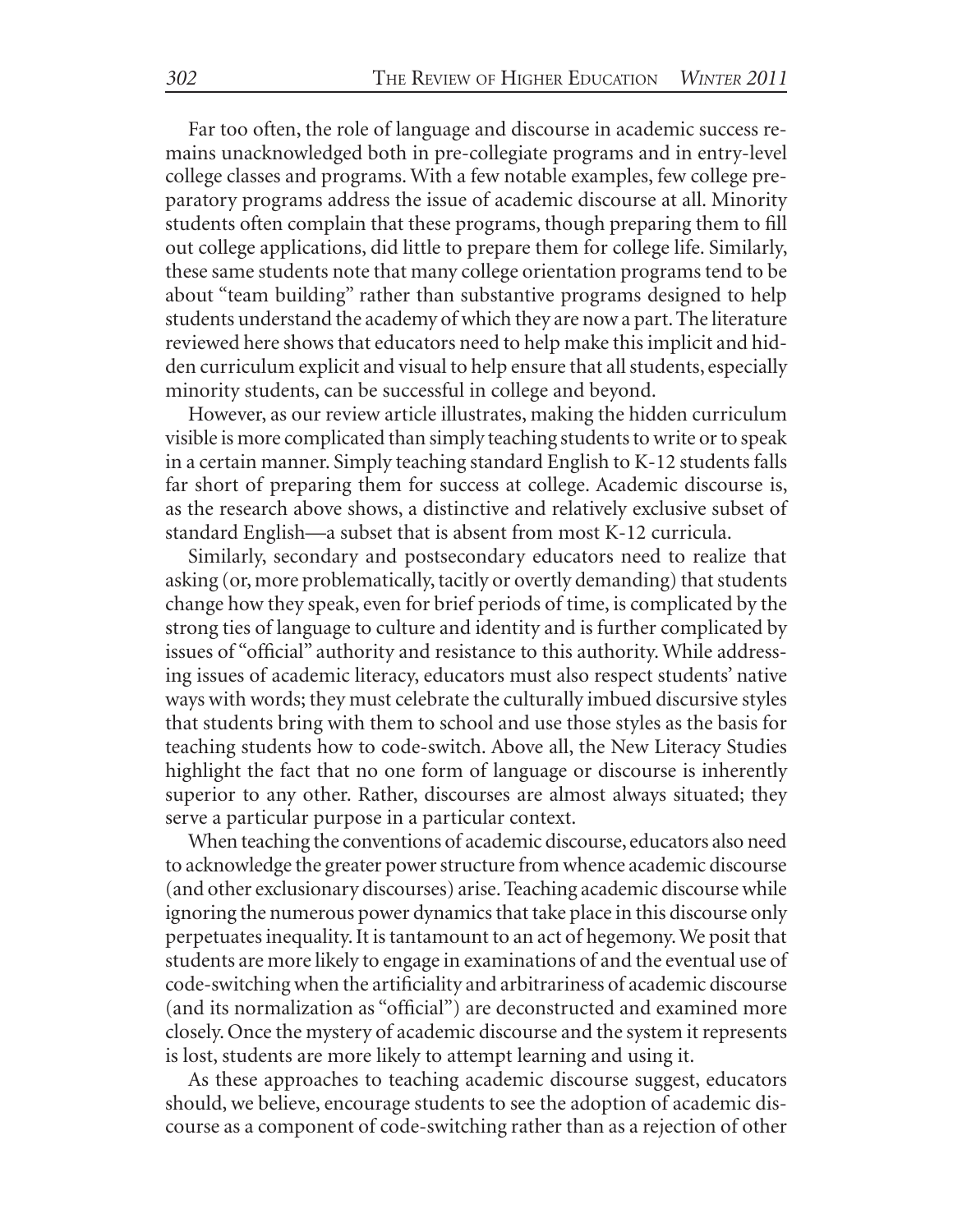forms of communication. Students need to be taught that adding academic discourse is, much like learning any new language, an additive process. Codeswitching is a process that gives students the tools they need to enter a new culture and society—in this case, the academic discourse community—and achieve success in it. Through such an approach, students can, of course, always "go home" by switching back to their native discourse at any time. In fact, we believe that they should be encouraged to do so to avoid charges of "acting White" and suffering cultural alienation.

Finally, educators must help minority students gain the skills and power that are required to change the system itself. There can be no doubt that the academic discourse community is linguistically exclusive; it privileges one form of knowing and being over all others. In so doing, it excludes myriad diverse and divergent voices, thus hindering many new forms of knowledge. To borrow from mathematics, we hypothesize that there is also a transitive property of language, identity, and discourse communities: Individuals and the social structures of which they are a part coalesce around a sense of identity. Identity is, in turn, reflected in language. Language is culturally based. Discourse communities are, therefore, influenced greatly by culture. However, once they achieve the ability to move between discourses, students from diverse backgrounds will be more likely to develop a stronger academic identity and succeed in the academy. As the makeup of the participants in the academy begins to change, so will the language of the academy. To borrow from yet another analogy, code-switching to academic discourse may provide students with the Trojan horse they need to enter academia. Once inside, they can better work to change it. Currently, however, too few minority students have the tools they need to achieve these goals, allowing linguistic and cultural hegemony to persist.

Based on the research above, on the findings of the New Literacy Studies, and on our own practice in the field, we suggest that college-level educators (and those teaching college orientation programs and seminars) engage in specific activities to help students make the transition to academic discourse. First and foremost, we must deconstruct the conventions of our discursive practices with our students so they can better understand and appropriate our unique codes (or registers). Engaging in such examinations of discourse might also serve three other relevant purposes: (a) They will remind collegelevel faculty of the inherent power in students' native discursive practices, (b) They will illumine the sociocultural challenges that come with codeswitching, and (c) They will make all of us more aware of our own uses of language in our academic practices.

Toward these ends, we posit that deconstructing with one's class/students the most common aspects of academic literacy can go a long way toward demystifying this form of speech. We advocate that instructors directly address such issues as: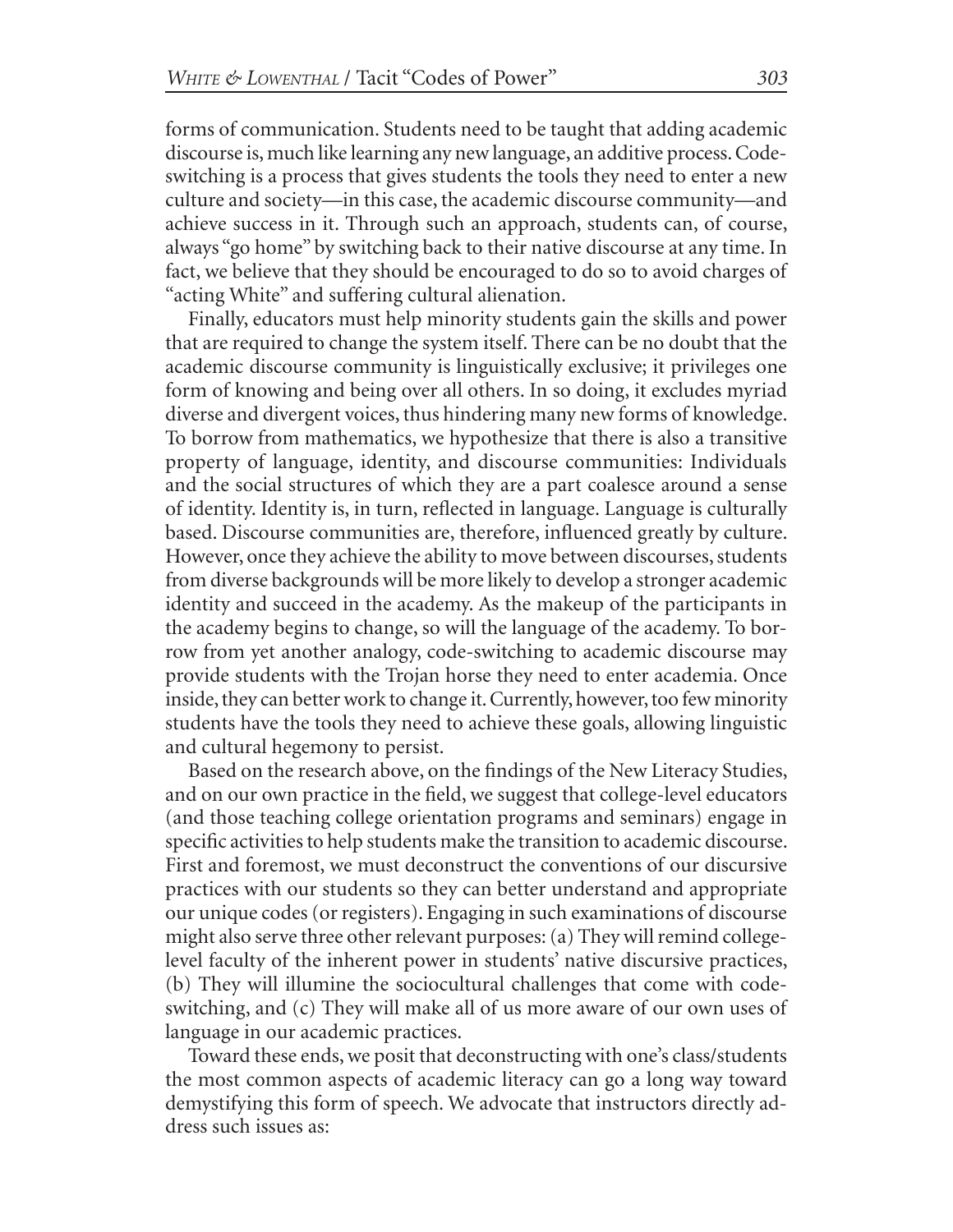- The subjective nature of language itself, stressing that one form of language is not inherently superior to others
- How meaning is made through discourse, communication (and in the cases of texts, through the reader's interaction with and interpretation of a text) rather than being transmitted from one entity to another
- The agonistic nature of academic discourse
- The use of—and sometimes reliance on—jargon and acronyms in academic discourse
- The polysyllabic and often arcane vocabulary common to academic discourse
- The tendency of those using academic discourse to emphasize points with statistics, which they treat as mathematical facts
- The rhetorical flourishes common to classroom debate
- The tacit rules of academic discourse (e.g., how to question peers and professors appropriately)

This list is by no means exhaustive; however, a conscious and concerted examination of these issues in college-level courses (especially those most frequently taken by newcomers to the university) can help demystify academic discourse for the students who find themselves alienated from the academic and cultural milieu of most college campuses (White, 2003, 2007). Simply acknowledging the fact that the university *has* its own communication norms—and then examining some of these norms—can help assuage some feelings of discursive/communicative alienation.

Such instruction can take numerous forms, both direct and indirect. The forms that individual faculty and staff use should depend, we believe, on the instructor's particular pedagogical style. Although we two employ hands-on, participatory activities and find them effective, they may prove less valuable to instructors in fields outside education and those with more traditional, teacher-centered pedagogies. Many students will benefit from lectures on the conventions of academic discourse, especially when such lectures include examples of academic discourse being used (e.g., case studies) and allow for questions and discussion.

In our own practices, we promote experiential, student-centered approaches to learning academic discourse. For example, the first author, John White, reports the frequent use of code-switching activities in class as a prompt for language differences and the nuances of academic discourse. He has students translate various "English" texts into "academic" discourse (e.g., the prologues to *Beowulf* and *Canterbury Tales* respectively, a selection from Martin Heidegger's *Poetry, Language, Thought* (1971) and pop culture references such as Tupac Shakur's song "Me Against the World" (1995), examining while doing so (a) how different kinds of English produce different messages, (b) how particular kinds of discourse are used for different audiences, (c) how language and meaning are culturally based, and (d) how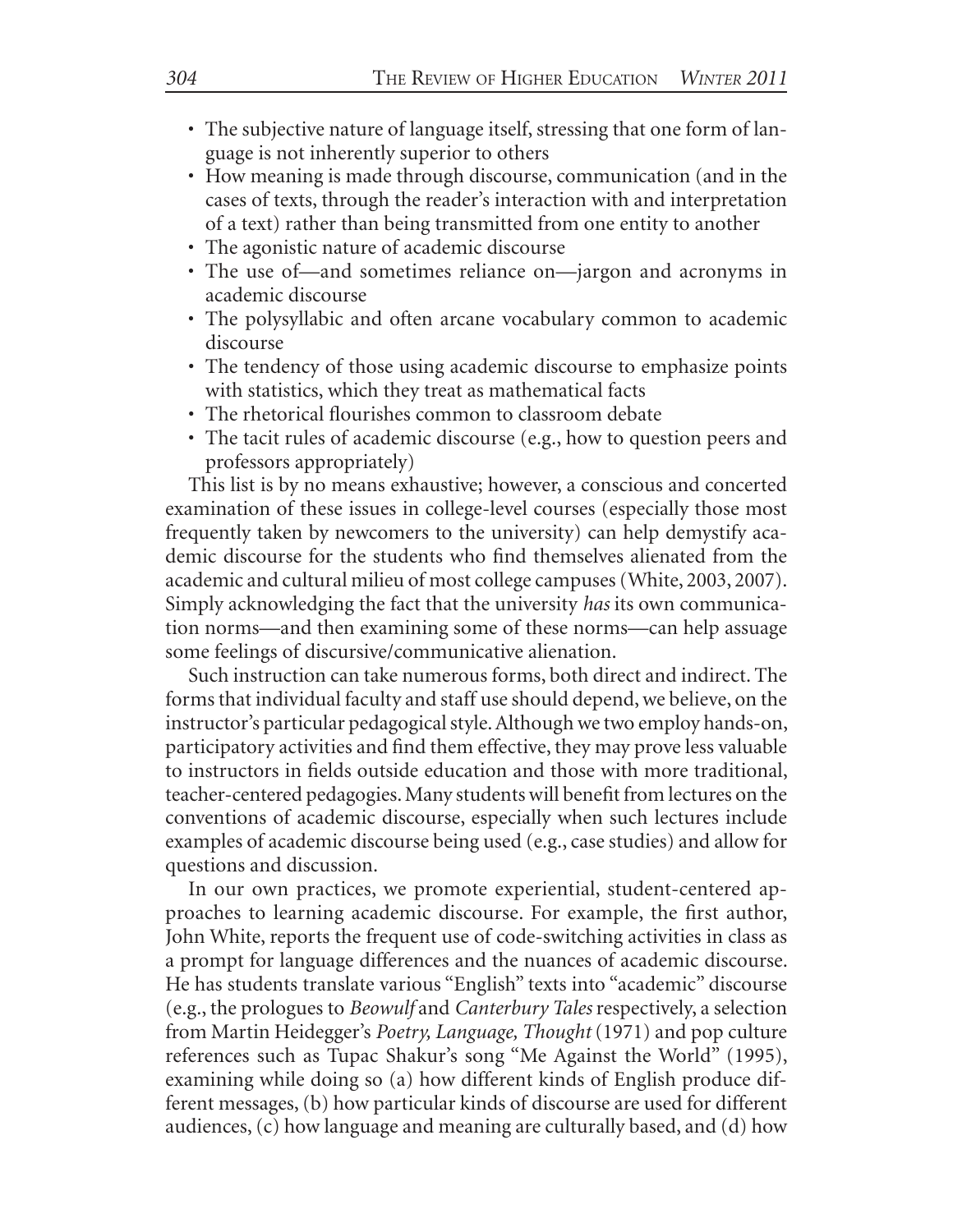different contexts require different forms of English. He uses this exercise as a starting point for discussions about academic discourse, its appropriateness for certain circumstances, and its inappropriateness for others.

Modeling academic discourse is tantamount to teaching about academic discourse. Educators must model appropriate uses of academic discourse while also explaining—often *in medias res*—what this particular form of communication is and why and how they are using it. A good sense of humor is requisite for such modeling to work effectively, since otherwise modeling can appear pretentious. Educators must be willing to poke fun at the more elaborate conventions of academic discourse and their own use of it for such lessons to resonate with students. White, for example, tells his students how, as a youth growing up in the American South, he learned about code-switching by hearing his father deliberately deepen a southern accent in some social interactions. As a long-haul trucker all over the Southeast in his first post-college job, White found that he greatly improved his chances of getting accurate directions and fitting in at truck stops by using a strong southern accent. It also brought easy acceptance in the local bait shop, the barber shop, the auto parts store, etc. Yet he also learned to speak without a southern accent in academic and other formal settings—for exactly the same reason: easier acceptance.

In classroom settings and personal interactions, White also readily acknowledges his inability as a middle-class White male to understand or use the many discursive styles unique to the newer generations and other cultures. For example, he makes fun of his inability to understand text-messaging shortcuts and his ignorance of pop-culture references. The point of such demonstrations, accompanied by "see what happens here" commentary, is to stress that everyone has discursive strengths but that different circumstances require learning new discourses and that doing so is a manifestation of intelligence and social power. Using humor to help acknowledge the stiffness and formality of academic discourse—and how inappropriate its use can be in non-academic settings—can help break down personal and cultural barriers to its use. We can, for example, show how certain meanings can get lost in translation. Shakur's poetry inevitably loses much of its power when translated into academic terms.

Similarly, all students can benefit from detailed feedback on the quality of their written work. We expect students to use academic discourse in such work (Elbow, 1998; Gee, 1998; Prior, 1998; Street, 1984); but too often, students receive feedback on their written work that only confuses them further. Comments such as "awk," "vague," or "ambiguous" do little to clarify what the problem is or how the passage can be improved. Thus, providing students with concrete suggestions on ways to improve their academic writing—or better yet, using the methods common to the "writer's workshop" and the "process approach" to papers (Andrews, Torgerson, Low, & McGuinn, 2009;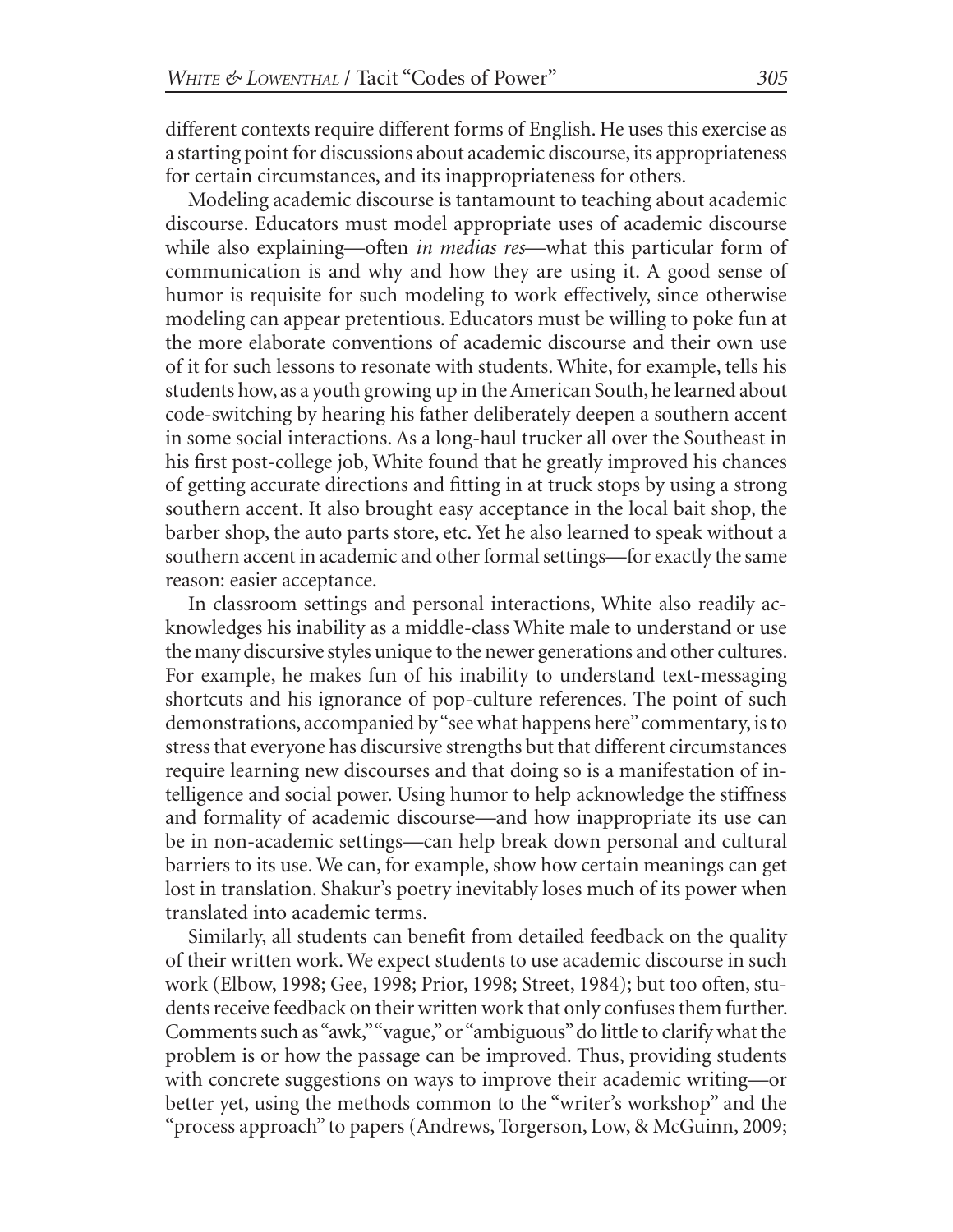Bruton, 2009; Niven, 2009; Maxwell & Meiser, 2004)—can help students develop stronger academic verbal practices as well.

While there is no one right way to address the issues above, creating "rules" for participation with students at the beginning of a term can be a good time to go over some of the conventions of academic discourse while also setting parameters for appropriate discussion. Furthermore, including students in the rule-setting also gives them "buy in" to the classroom community. Freshmen-level classes, orientation seminars, and classes that include many transfer students are the most practical places in which to engage students in discussions of academic literacy.

Because adopting a new discourse—be it a new language or a new dialect is fraught with stress, teachers must demonstrate patience and circumspection in demanding its use. For example, we must be careful about calling on students to participate in discussions. Though we wish to have a multiplicity of voices in our class discussions, some students may be less ready to voice their opinions, in part because of language issues. A means of giving these students' voice—and modeling how they might in the future speak for themselves—is to have students write out their reactions to readings, class issues, lectures, etc., prior to class. The teacher can then read and, if necessary, rephrase the question using academic discourse that is common to the entire class but leaving the author of the question anonymous. We must encourage our students—and sometimes even pressure them (White, 2003, 2007)—to use academic discourse; however, we must do so with patience and good nature. Otherwise, students are likely to resist appropriating or using what is, to them, a foreign form of communication (Ogbu, 2004; White, 2003).

Finally, academic advisors and student services personnel can also serve an important role. Because of their proximity to individual students—especially those who are struggling in the college environment—these professionals can and should gauge students' levels of proficiency with academic discourse. One can obtain a wealth of data from individual counseling sessions with students (White, 2003, 2007). Building on Care Theory (Noddings, 2005), White found that, because of the strong ties of language with identity, students were more willing to acknowledge their deficits in academic discourse and then work to build stronger academic discourse practices once they had created a trusting relationship with an individual advisor. Advisors may also use numerous tools (e.g., simple writing tests with rubrics, university-sponsored tests such as the English for Academic Purposes Test or TOEFL tests, and mandatory midterm feedback from students' professors about their performance and participation in class) to gauge students' proficiency with academic discourse (White, 2003). From a variety of sources, this information can then serve as prompts for appropriate interventions.

Of paramount importance in each of these endeavors is good communication between programs, departments, and instructors, and advisors/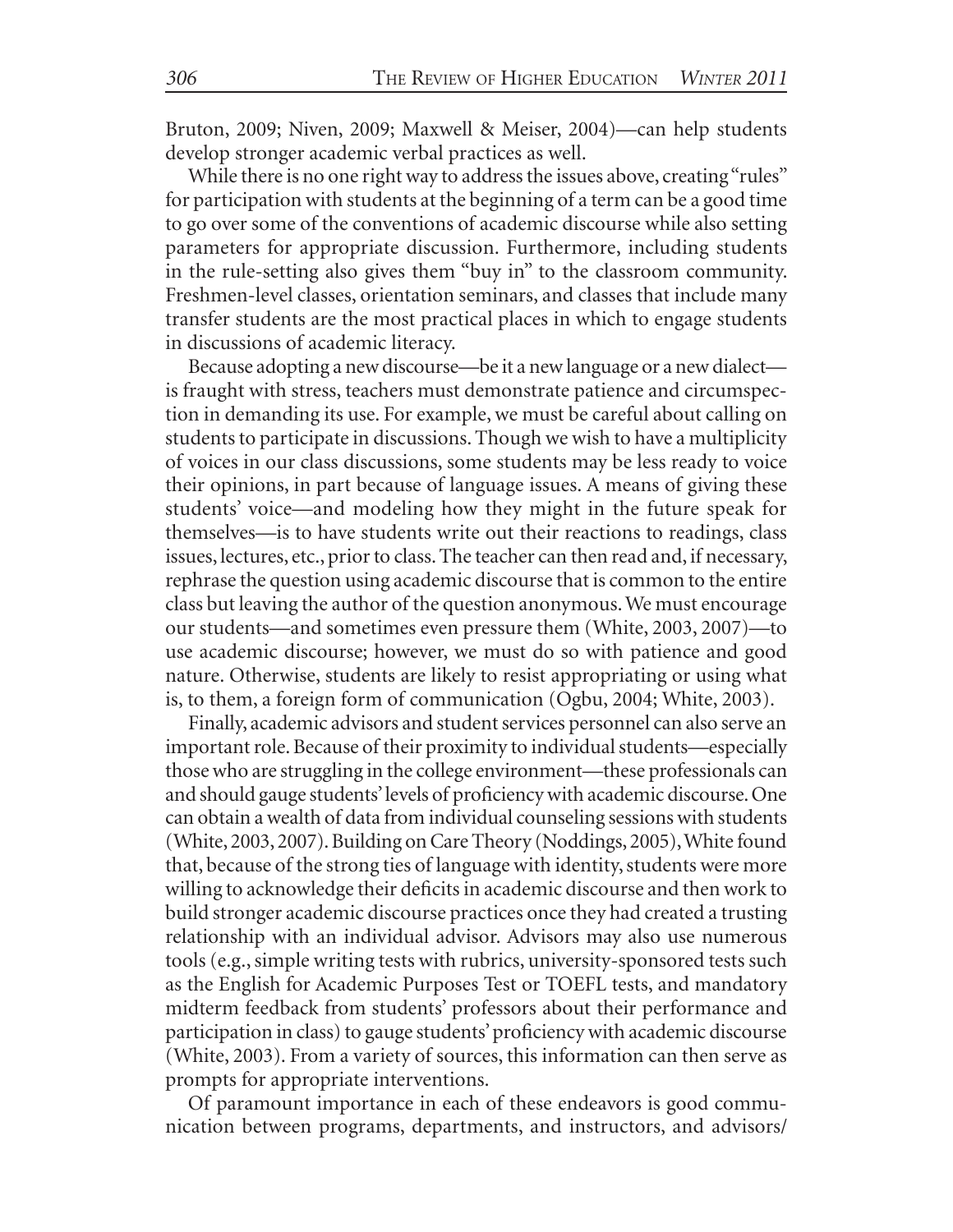counselors to ensure that students receive this important information. We must take systemic steps to ensure that we are not overlooking those students who are historically most likely to fall into the cracks by assuming that they are receiving this crucial information elsewhere. We suggest the following:

- Introduce students at the beginning of the year to academic discourse.
- Discuss the theory that meaning is constructed rather than transmitted.
- Discuss power differentials in communication.
- Discuss different communication styles, acknowledging the power of each.
- Engage in activities or games of code-switching to demonstrate the effective use of language registers in different contexts.
- Poke fun at academic discourse conventions to alleviate some of the stress about using it; show how its rules and stiffness can limit students and professors in their expression.

Though the suggestions above do not prescribe a specific means of reaching the laudable goal of demystifying and, in some ways, disempowering academic discourse, they do provide a strong theoretical rationale for, and in some ways suggest practical means toward, teaching students the discourse of the academy. At a minimum, we hope that, by disseminating this information, educators working with college-bound minority students might begin focusing on the important role that language, specifically academic literacy, plays in a student's chances at college success.

# **CONCLUSION**

The academic discourse community as a whole can only benefit and grow from having a multiplicity of voices. Sadly though, a multiplicity of voices in the academy will begin to emerge only if students (as well as faculty) from diverse backgrounds get into the academy in the first place and go on to acquire influence there. Requisite to these goals is adopting the institution's literacy skills—its "codes of power" (Bizzell, 1986). Paradoxically, for the academic discourse community to become less exclusive—for it to undergo a true paradigm shift (Kuhn, 1962)—those with different and diverse native styles of communication must learn the conventions of academic discourse to have any reasonable chance of changing it.

We conclude by acknowledging that this research and the practical implications outlined above cannot, by themselves, address all of the injustices that have occurred and continue to occur in our K-12 and postsecondary schools. We agree with Ladson-Billings (2006) that an educational debt has accumulated and that "equality, that is, sameness, would not create equity" for people of color (Brayboy, Castagno, & Maughan, 2007, p. 180). But we do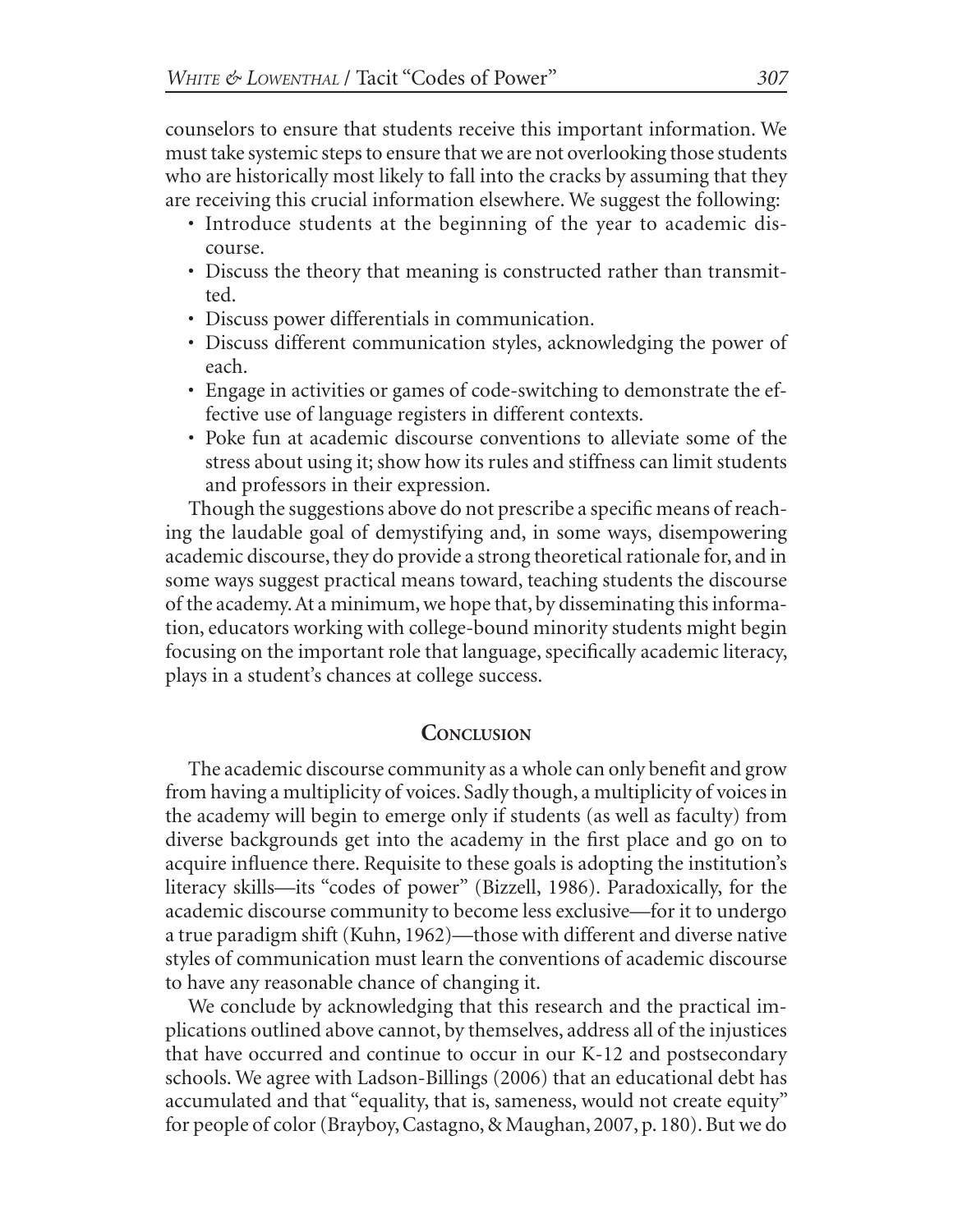think that explicitly teaching all students—but especially minority students about the importance of language, discourse communities, and identity can serve as an important step in the right direction.

#### **REFERENCES**

- ACT Policy Report. (2002). *School relationships foster success for African American students.* (Report Number 050802040). Iowa City, IA: George Wimberly.
- Adams, G., Ryan, B., & Keating, L. (2000). Family relationships, academic environments, and psychosocial development during the university experience: A longitudinal investigation. *Journal of Adolescent Research, 15*(1), 99–122.
- Anderson, A. (2005). In the name of diversity: Education and the commoditization and consumption of race in the United States. *Urban Review: Issues and Ideas in Public Education, 37*(5), 399–423.
- Andrews, R., Torgerson, C., Low, G., & McGuinn, N. (2009). Teaching argument writing to 7- to 14-year-olds: An international review of the evidence of successful practice. *Cambridge Journal of Education, 39*(3), 291–310.
- Anyon, J. (1990). Social class and the hidden curriculum of work. *Journal of Education, 162*(1), 67–92.

Apple, M. (1995). *Education and power* (2nd ed.). New York: Routledge.

- Au, K. (1980). Participation structures in a reading lesson with Hawaiian children: Analysis of a culturally appropriate instructional event. *Anthropology and Education Quarterly, 11*(2), 91–115.
- Au, K. (1986). Encouraging reading and language development in cultural minority children. *Topics in Language Disorders, 6*(2), 71–80.
- Au, K. (1991). Culture and ownership: Schooling minority students. *Childhood Education, 67*(5), 280–284.
- Bakhtin, M. (1981). *The dialogic imagination.* Austin: University of Texas Press.
- Bakhtin, M. (1986). *Speech genres and other late essays.* Austin: University of Texas Press.
- Bamberg, M. (1997). Positioning between structure and performance. *Journal of Narrative and Life History, 7*, 335–342.
- Bamberg, M. (2004). Considering counter narratives. In M. Bamberg & M. Andrews (Eds.) *Considering counter narratives: Narrating, resisting, making sense* (pp. 351–371). Amsterdam, The Netherlands: John Benjamins.
- Barton, D. (1994). *Literacy: An introduction to the ecology of written language.* Oxford, England: Blackwell.
- Barton, D., & Hamilton, M. (2000). Literacy practices. In D. Barton, M. Hamilton, & R. Ivanic (Eds.), *Situated literacies: Reading and writing in context* (pp. 7–15). New York: Routledge.
- Bass, L. (2005). Affirming diversity: From assimilationist to pluralistic pedagogy. *Teacher Education and Practice, 18*(2), 157–174.
- Baynham,M. (1993). Code switching and mode switching: Community interpreters and mediators of literacy. In B. Street (Ed.), *Cross-cultural approaches to literacy* (pp. 294–314). Cambridge, England: Cambridge University Press.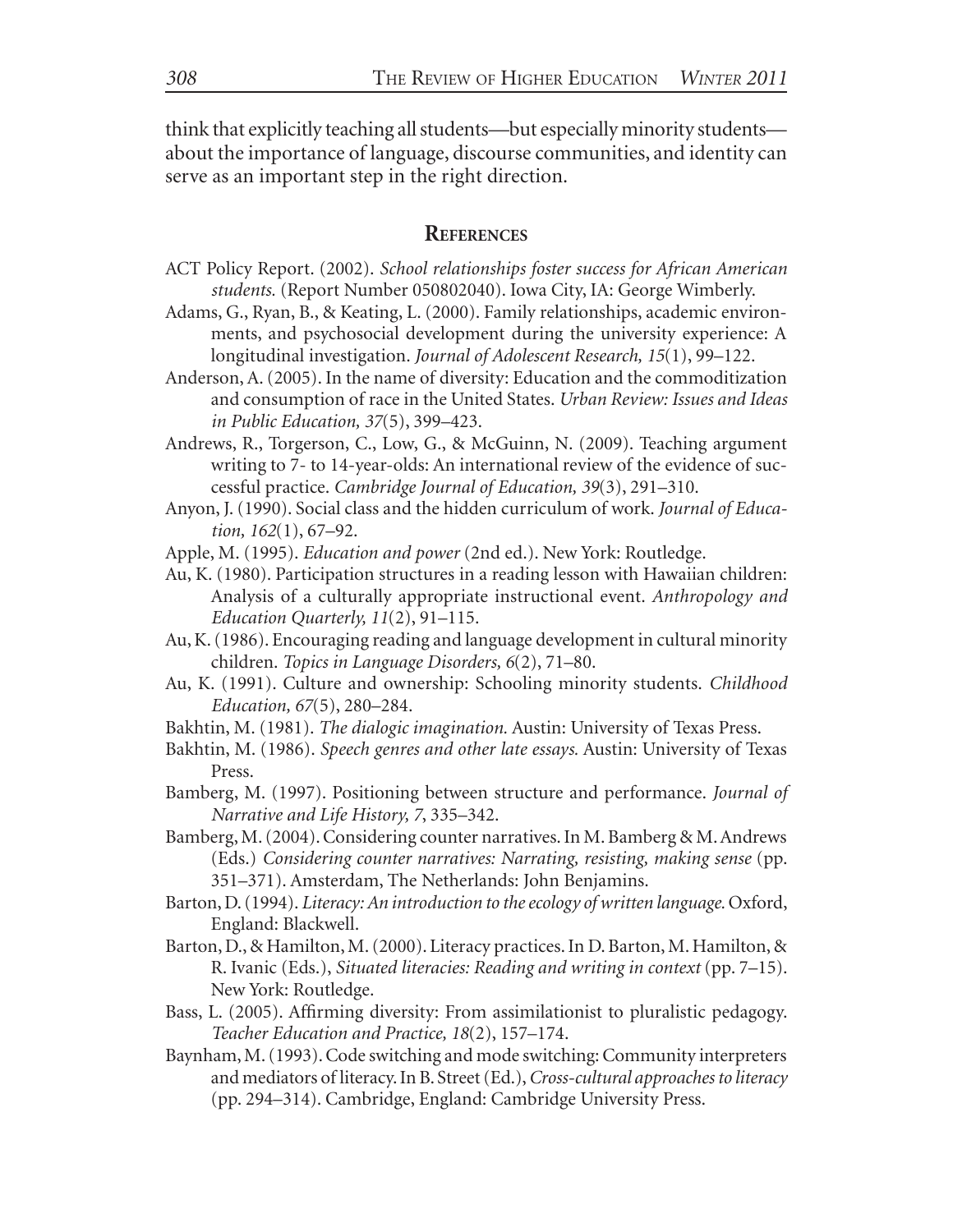- Bennett, A. (1991). Discourses of power, the dialectics of understanding, the power of literacy. In C. Mitchell & K. Weiler (Eds.), *Rewriting literacy: Culture and the discourse of the other* (pp. 13–33). New York: Bergin & Garvey.
- Bernstein, B. (1990). *Class, codes, and control, Vol. 4: The structuring of pedagogic discourse.* London: Routledge.
- Bernstein, B. (1996). *Pedagogy, symbolic control and identity: Theory, research, critique.* London: Routledge & Kegan Paul.
- Berzonsky, M. (1994, July). *A diffuse/avoidant identity processing style: Confused self or self-serving strategy?* Paper presented at the biennial meeting of the International Society for the Study of Behavioral Development, Berne, Switzerland.
- Berzonsky, M. (1998, July). *Psychosocial development in early adulthood: The transition to university.* Paper presented at the biennial meeting of the International Society for the Study of Behavioral Development, Berne, Switzerland.
- Berzonsky, M., & Kuk, L. (2000). Identity status, identity processing style, and the transition to university. *Journal of Adolescent Research, 15*(1), 81–98.
- Bizzell, P. (1982). Cognition, convention, and certainty: What we need to know about writing. *PRE/TEXT, 3*, 213–243.
- Bizzell, P. (1986). What happens when basic writers come to college? *College Composition and Communication, 37*(3), 294–301.
- Bizzell, P. (1992). *Academic discourse and critical consciousness.* Pittsburgh, PA: University of Pittsburgh Press.
- Blanchett, W. (2009). A retrospective examination of urban education: From "Brown" to the resegregation of African Americans in special education. It is time to "go for broke." *Urban Education, 44*(4), 370–388.
- Bourdieu, P., Passeron, J-C., & de Saint-Martin, M. (1993). *Academic discourse: Linguistic misunderstanding and professorial power.* Stanford, CA: Stanford University Press.
- Brayboy, B. M. J., Castagno, A. E., & Maughan, E. (2007). Equality and justice for all? Examining race in education scholarship. *Review of Research in Education, 31*, 159–194.
- Bruner, J. (1986). *Actual minds, possible worlds.* Cambridge, MA: Harvard University Press.
- Bruner, J. (1990). *Acts of meaning.* Cambridge, MA: Harvard University Press.
- Bruton, A. (2009). Improving accuracy is not the only reason for writing, and even if it were . . . *System: An International Journal of Educational Technology and Applied Linguistics, 37*(4), 600–613.
- Bunch, G. (2009). "Going up there": Challenges and opportunities for language minority students during a mainstream classroom speech event. *Linguistics and Education: An International Research Journal, 20*(2), 81–108.
- Carey, K. (2004). *A matter of degrees: Improving graduation rates in four-year colleges and universities.* A report by the Education Trust. Washington, DC: Education Trust.
- Chavez, M. (2006). Classroom-language use in teacher-led instruction and teachers' self-perceived roles. *International Review of Applied Linguistics in Language Teaching (IRAL), 44*(1), 49–102.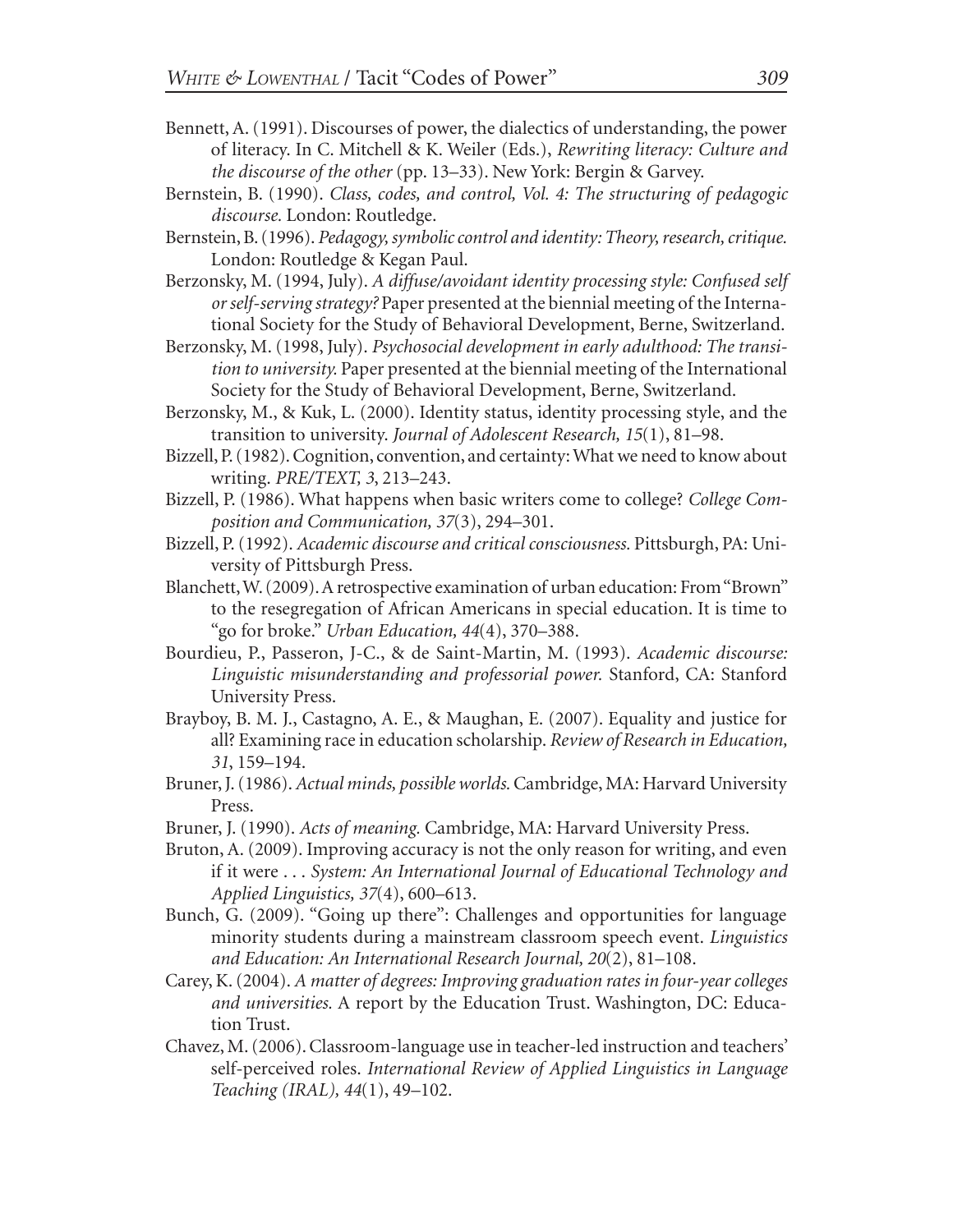- Chiseri-Strater, E. (1991). *Academic literacies: The public and private discourse of university students.* Portsmouth, NH: Boynton/Cook Publishers.
- Coles, G. (2001). Reading taught to the tune of the "scientific" hickory stick. *Phi Delta Kappan, 83*(3), 204–212.
- College Board. (2005). *Education pays update: A supplement to Education Pays 2004: The benefits of higher education for individuals and society.* Retrieved July 25, 2007, from http://www.collegeboard.com/prod\_downloads/press/cost05/ education\_pays\_05.pdf.
- Colombi, M. C., & Schleppegrell, M. J. (2002). Theory and practice in the development of advanced literacy. In M. J. Schleppegrell & M. C. Colombi (Eds.), *Developing advanced literacy in first and second languages: Meaning with power* (pp. 1–19). Mahwah, NJ: Lawrence Erlbaum Associates.
- Conley, D. (2001). Capital for college: Parental assets and postsecondary schooling. *Sociology of Education, 74,* 59–72.
- Conley, D. (2008). Rethinking college readiness. *New Directions for Higher Education, 144*, 3–13.
- Corson, D. (2001). *Language diversity and education.* Mahwah, NJ: Lawrence Erlbaum Associates.
- Côté, J. E., & Levine, C. (2002). *Identity formation, agency, and culture: A social psychological synthesis.* Mahwah, NJ: Lawrence Erlbaum Associates.
- Côté, J. E., & Schwartz, S. J. (2002). Comparing psychological and sociological approaches to identity: Identity status, identity capital, and the individualization process. *Journal of Adolescence, 25,* 571–586.
- Council of Economic Advisers for the President's Initiative on Race. (1998). *Changing America: Indicators of social and economic well-being by race and Hispanic origin.* Retrieved July 1, 2007, from http://www.access.gpo.gov/eop/ca/pdfs/ca.pdf.
- Davidson, A. (1996). *Making and molding identity in schools: Student narratives on race, gender, and academic engagement.* Albany: State University of New York Press.
- Dei, G. J. S., Karumanchery, L. L., & Karumanchery-Luik, N. (2004). *Playing the race card: Exposing White power and privilege.* New York: Peter Lang.
- Delpit, L. (1992). Acquisition of literate discourse: Bowing before the master? *Theory into Practice, 31*(4), 296–302.
- Delpit, L. (1995). *Other people's children: Cultural conflict in the classroom.* New York: New Press.
- Delpit, L. (1997). Ebonics and culturally responsive instruction: What should teachers do? *Rethinking Schools, 12*(1). Retrieved February 14, 2010, from http://www. rethinkingschools.org/archive/12\_01/ebdelpit.shtml.
- Derrida, J. (1978). *Writing and difference.* Chicago: University of Chicago Press.
- Dinwiddie, G. Y., & Allen, W. R. (2003). Two steps forward, three steps back: Campus climate, gender, and African American representation in higher education. In C. C. Yeakey & R. D. Henderson (Eds.), *Surmounting all odds: Education, opportunity, and society in the new millennium* (pp. 563–594). Greenwich, CT: Information Age Publishers.
- Eagleton, T. (1997). *Literary theory: An introduction* (2nd ed.). Minneapolis: University of Minnesota Press.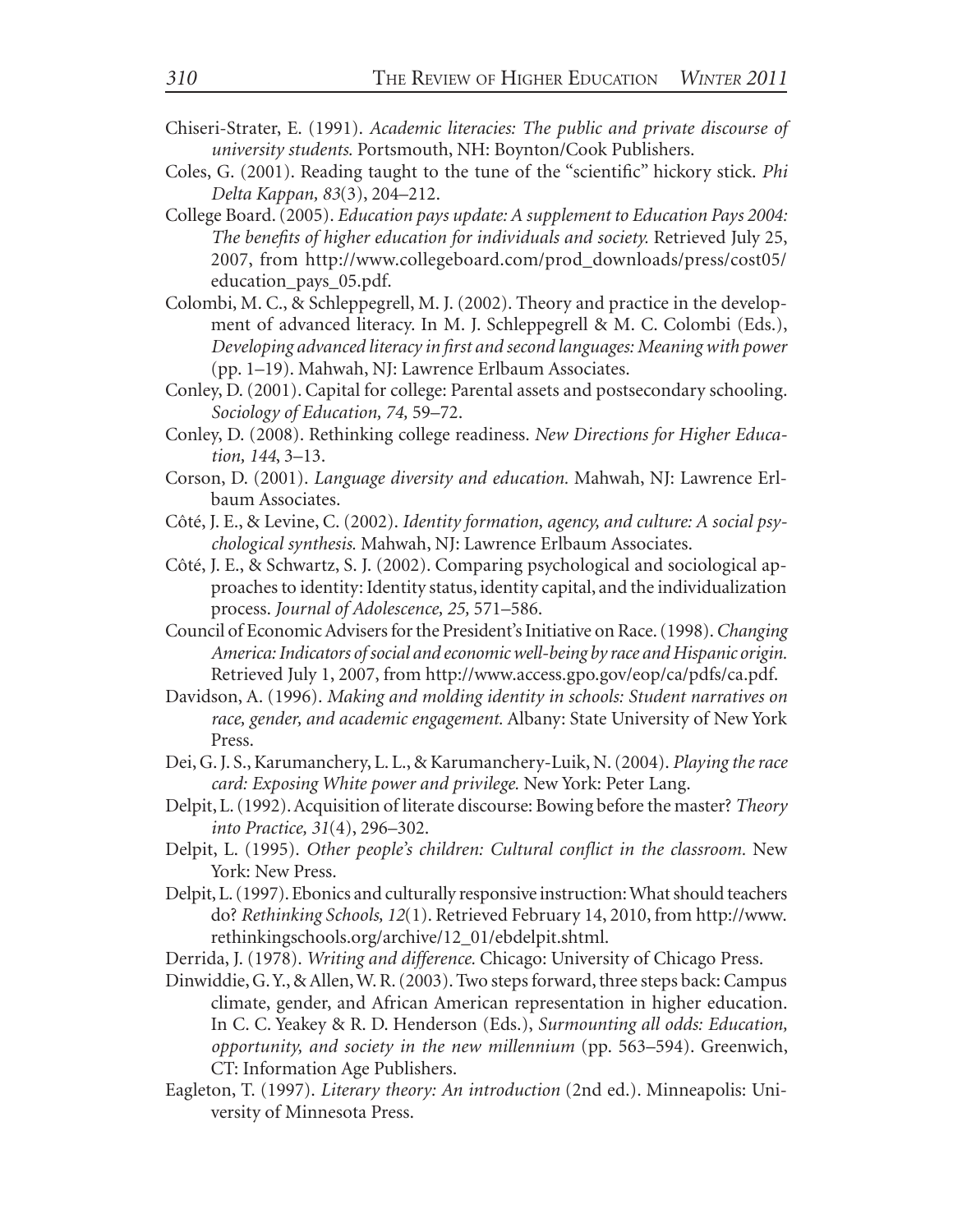- Edwards, V., & Newcombe, L. (2005). When school is not enough: New initiatives in intergenerational language transmission in Wales. *International Journal of Bilingual Education & Bilingualism, 8*(4), 298–312.
- Elbow, P. (1998). Reflections on academic discourse: How it relates to freshmen and colleagues. In V. Zamel & R. Spack (Eds.), *Negotiating academic literacies: Teaching and learning across languages and cultures* (pp. 145–169). Mahwah, NJ: Lawrence Erlbaum Associates.
- Erickson, F. (1987). Transformation and school success: The politics and culture of educational achievement. *Anthropology and Education Quarterly, 18*(4), 335–356.
- Finegold, K., & Wherry, L. (2004). *Race, ethnicity, and economic well-being*. Online edition. Retrieved March 14, 2007, from http://www.urban.org/Template.cfm?NavMenuID =24&template =/TaggedContent/ViewPublication. cfm&PublicationID=8790.
- Fitzgerald, J. (1993). Views on bilingualism in the United States: A selective historical review. *Bilingual Research Journal, 17*(1–2), 35–56.
- Flowers, L. (2000). Codeswitching and Ebonics in urban adult basic education classrooms. *Education and Urban Society, 32*(2), 221–236.
- Fordham, S. (1996) *Blacked out: Dilemmas of race, identity, and success at Capital High.* Chicago: University of Chicago Press.
- Fordham, S., & Ogbu, J. (1986). Black students and school success: Coping with the "burden of acting White." *Urban Review, 18,* 176–206.
- Foster, M. (1997). *Black teachers on teaching.* New York: New Press.
- Freire, P. (1970). *Pedagogy of the oppressed.* New York: Continuum Publishing.
- Frey, A., & Wilson, M. (2008). The resegregation of public schools. *Children & Schools, 31*(2), 79–86.
- Gee, J. (1996). *Social linguistics and literacies: Ideology in discourses* (2nd ed.). London: Taylor & Francis.
- Gee, J. (1998). What is literacy? In V. Zamel & R. Spack (Eds.), *Negotiating academic literacies: Teaching and learning across languages and cultures* (pp. 52–59). Mahwah, NJ: Lawrence Erlbaum Associates.
- Gee, J. (2000). The new literacy studies: From "socially situated" to the work of the social. In D. Barton, M. Hamilton, & R. Ivanic (Eds.), *Situated literacies: Reading and writing in context* (pp. 180–196). New York: Routledge.
- Gee, J. (2002). Literacies, identities, and discourses. In M. J. Schleppegrell & M. C. Colombi (Eds.), *Developing advanced literacy in first and second languages: Meaning with power* (pp. 159–175). Mahwah, NJ: Lawrence Erlbaum Associates.
- Gee, J. P. (2003). *What video games have to teach us about learning and literacy.* New York: Palgrave Macmillan.
- Gee, J. P. (2005). *An introduction to discourse analysis: Theory and method* (2nd ed.). New York: Routledge.
- Gibson, M. (2005). Promoting academic engagement among minority youth: Implications from John Ogbu's Shaker Heights ethnography. *International Journal of Qualitative Studies in Education, 18*(5), 581–603.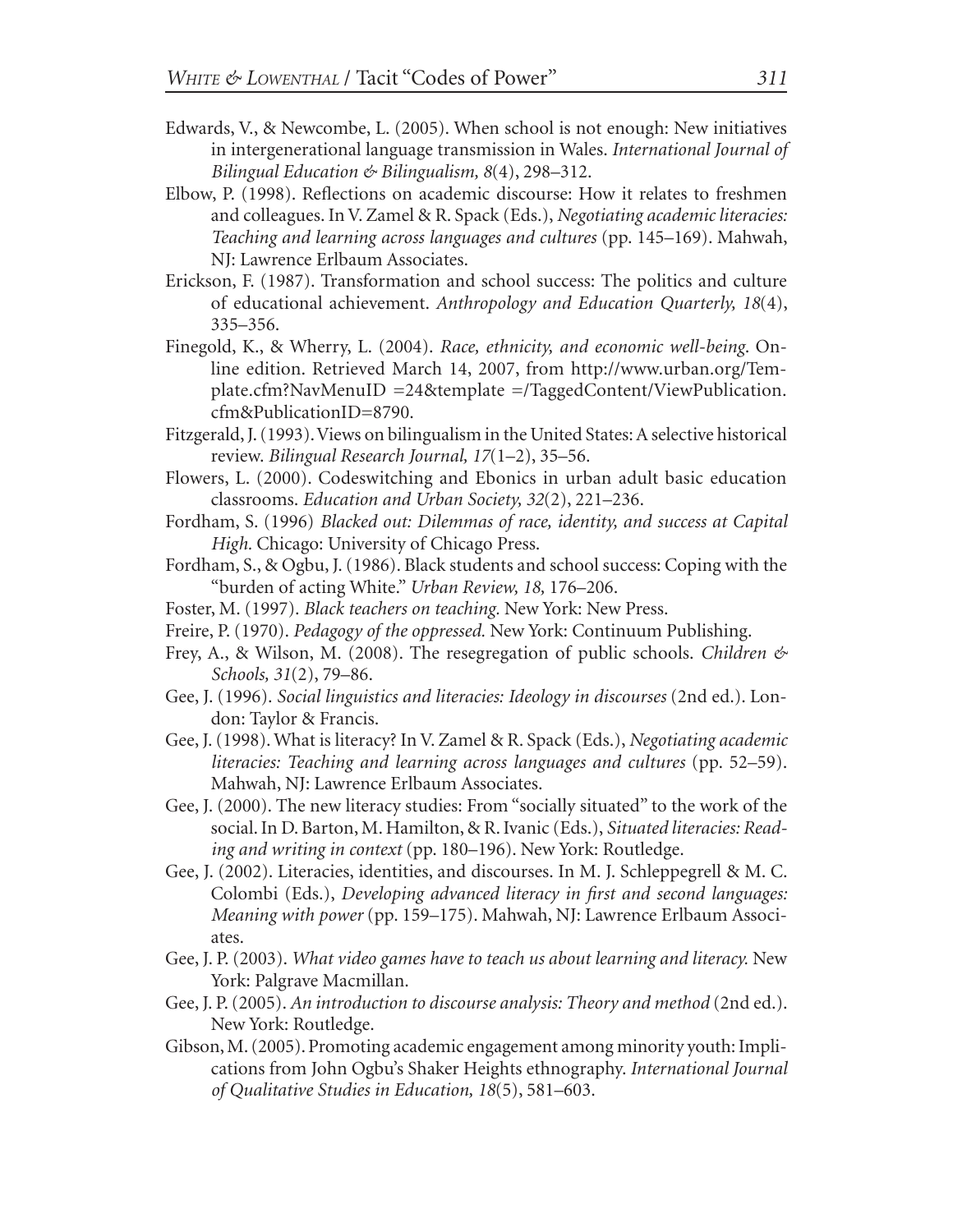- Gildersleeve, R. E. (2006). *Toward a college-going literacy: Voices of migrant students coming to know college access.* Unpublished doctoral dissertation, University of California Los Angeles.
- Gilligan, C. (1993). *In a different voice: Psychological theory and women's development.* Cambridge, MA: Harvard University Press.
- Giroux, H. (1981). *Ideology, culture, and the process of schooling.* Philadelphia: Temple University Press.
- Giroux, H. (1982). Literacy, ideology, and the politics of schooling, *Humanities in Society, 4*(4), 20–36.
- Gonzales, K. (1999). *Campus culture and the experiences of Chicano students in predominantly White colleges and universities.* Paper presented at the annual meeting of the Association for the Study of Higher Education, San Antonio, TX, November 18–21, 1999. (ERIC Document Reproduction Service No. ED 437 873).
- Godley, A., & Minnici, A. (2008). Critical language pedagogy in an urban high school English class. *Urban Education, 43*(3), 319–346.
- Goody, J. (Ed.). (1968). *Literacy in traditional societies.* Cambridge, England: Cambridge University Press.
- Goody, J. (1977). *The domestication of the savage mind.* Cambridge, England: Cambridge University Press.
- Gosine, K. (2002). Essentialism versus complexity: Conceptions of racial identity construction in educational scholarship. *Canadian Journal of Education, 27*(1), 81–100.
- Graff, G. (1999). The academic language gap. *The Clearing House, 72*(3), 140–142.
- Gravett, S., & Petersen, N. (2007). "You just try to find your own way": The experience of newcomers to academia. *International Journal of Lifelong Education, 26*(2), 193–207.
- Gregory, E. (2005). Playful talk: The interspace between home and school discourse. *Early Years, 25*(3), 223–235.
- Gulliford, A. (1996). *America's country schools* (3rd ed.). Niwot: University Press of Colorado.
- Gutiérrez, K. D. (1995). Unpackaging academic discourse. *Discourse Processes, 19*(1), 21–37.
- Gutiérrez, K. D., Hunter, J. D., & Arzubiaga, A. (2009). Re-mediating the university: Learning through sociocritical literacies. *Pedagogies: An International Journal, 4*(1), 1–23.
- Halliday, M. (1985). *Spoken and written language.* Oxford, England: Oxford University Press.
- Hamann, E. (2004). Lessons from the interpretation/misinterpretation of John Ogbu's scholarship. *Intercultural Education, 15*(4), 399–412.
- Heath, S. B. (1983). *Ways with words: Language, life, and work in communities and classrooms.* Cambridge, England: Cambridge University Press.
- Heath, S. B. (1991). The sense of being literate: Historical and cross-cultural features. In R. Barr, M. Kamil, P. Mosenthal, & P. Pearson (Eds.), *Handbook of reading research* (Vol. 2, pp. 3–25). White Plains, NY: Longman Publishing Group.
- Heidegger, M. (1971). *Poetry, language, thought.* New York: Harper & Row.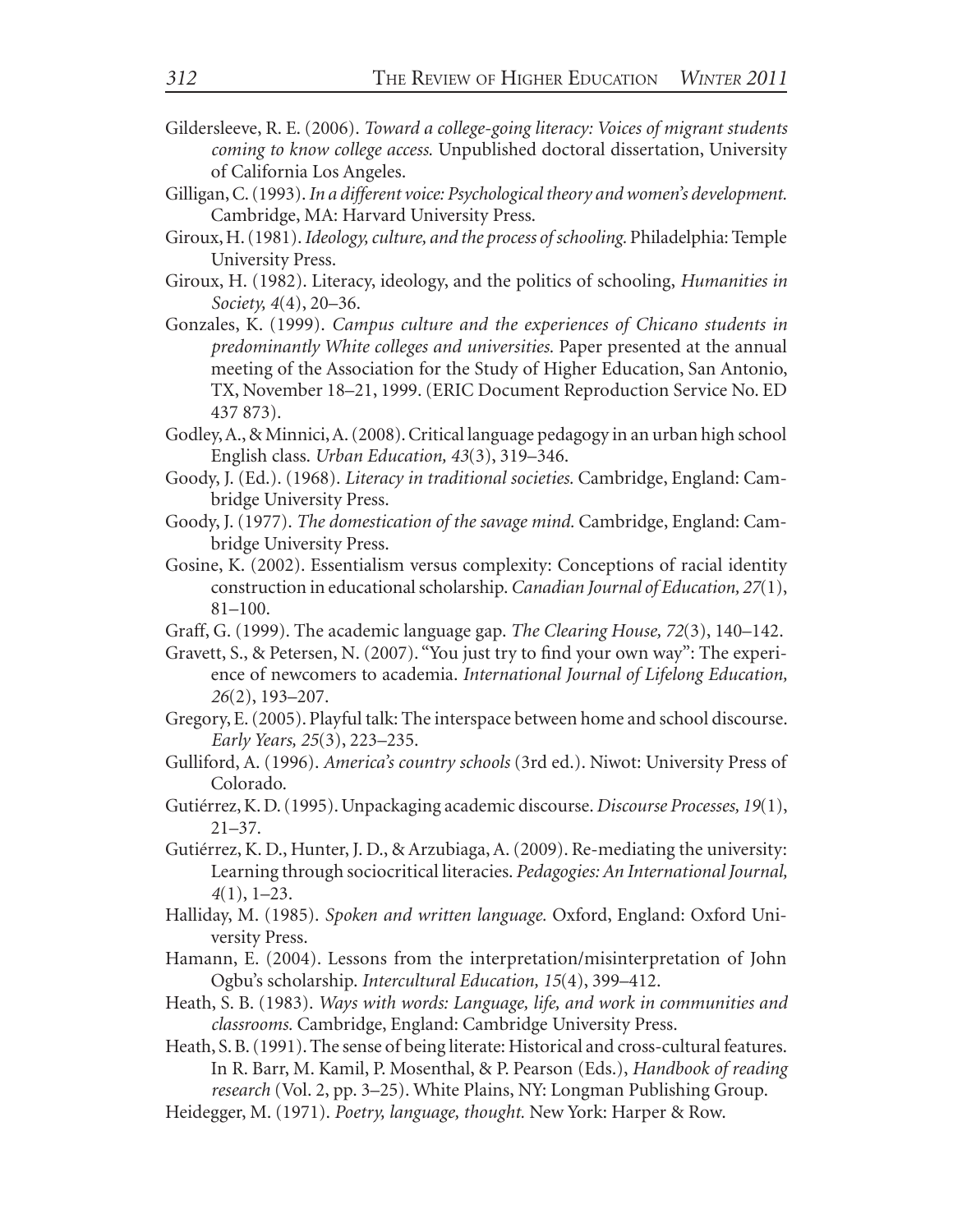- Hoffman, N., Vargas, J., & Santos, J. (2008) Blending high school and college: Rethinking the transition. *New Directions for Community Colleges, 144,* 15–25.
- Hoffman, N., Vargas, J., & Santos, J. (2009). New directions for dual enrollment: Creating stronger pathways from high school through college. *New Directions for Community Colleges, 145,* 43–58.
- Huffman, T. (2001). Resistance theory and the transculturation hypothesis as explanations of college attrition and persistence among culturally traditional American Indian students. *Journal of American Indian Education, 40*(3), 1–39.
- Hurtado, A., & Vega, L. (2004). Shift happens: Spanish and English transmission between parents and their children. *Journal of Social Issues, 60*(1), 137–155.
- Hymes, D. (1971). Competence and performance in linguistic theory. In R. Huxley & E. Ingram (Eds.), *Language acquisition: Models and methods* (pp. 3–28). New York: Academic Press.
- Ishitani, T. T. (2006). Studying attrition and degree completion behavior among first-generation college students in the United States.*Journal of Higher Education, 77*(5), 861–885.
- Ishler, J. L. C. (2005). Today's first-year students. In M. L. Upcraft, J. N. Gardner, & B. B. Barefoot (Eds.), *Challenging and supporting the first-year student: A handbook for improving the first year of college* (pp. 15–26). San Francisco: Jossey-Bass.
- Kent, N. J. (1996). The new campus racism: What's going on? *Thought & Action 12*(2), 45–57.
- Koenig, R. (2009, June 12). U.S. higher education: Minority retention rates in science are sore spot for most universities. *Science, 324*, 1386–1387.
- Kozol, J. (1991). *Savage inequalities: Children in America's schools.* New York: Crown Publishers.
- Kuhn, T. (1962). *The structure of scientific revolutions.* Chicago: University of Chicago Press.
- Kutz, E. (1998). Between students' language and academic discourse: Interlanguage as middle ground. In V. Zamel & R. Spack (Eds.), *Negotiating academic literacies: Teaching and learning across cultures* (pp. 37–50). Mahwah, NJ: Lawrence Erlbaum Associates.
- Labov, W. (1972). *Language in the inner city: Studies in the Black English vernacular.* Philadelphia: University of Pennsylvania Press.
- Labov, W. (1982). Objectivity and commitment in linguistic science: The case of the Black English trial in Ann Arbor. *Language in Society, 2*, 165–201.
- Ladson-Billings, G. (1995). Toward a theory of culturally relevant pedagogy. *American Educational Research Journal, 32*(3), 465–491.
- Ladson-Billings, G. (2006). From the achievement gap to the education debt: Understanding achievement in U.S. schools. *Educational Researcher, 35*(7), 3–12.
- Lakoff, G. (2008).*The political mind: Why you can't understand 21st-century American politics with an 18th-century brain.* New York: Penguin Group.
- Lakoff, G., & Johnson, M. (1980). *Metaphors we live by.* Chicago: University of Chicago Press.
- Lave, J., & Wenger, E. (1991). *Situated learning: Legitimate peripheral participation.* Cambridge, England: Cambridge University Press.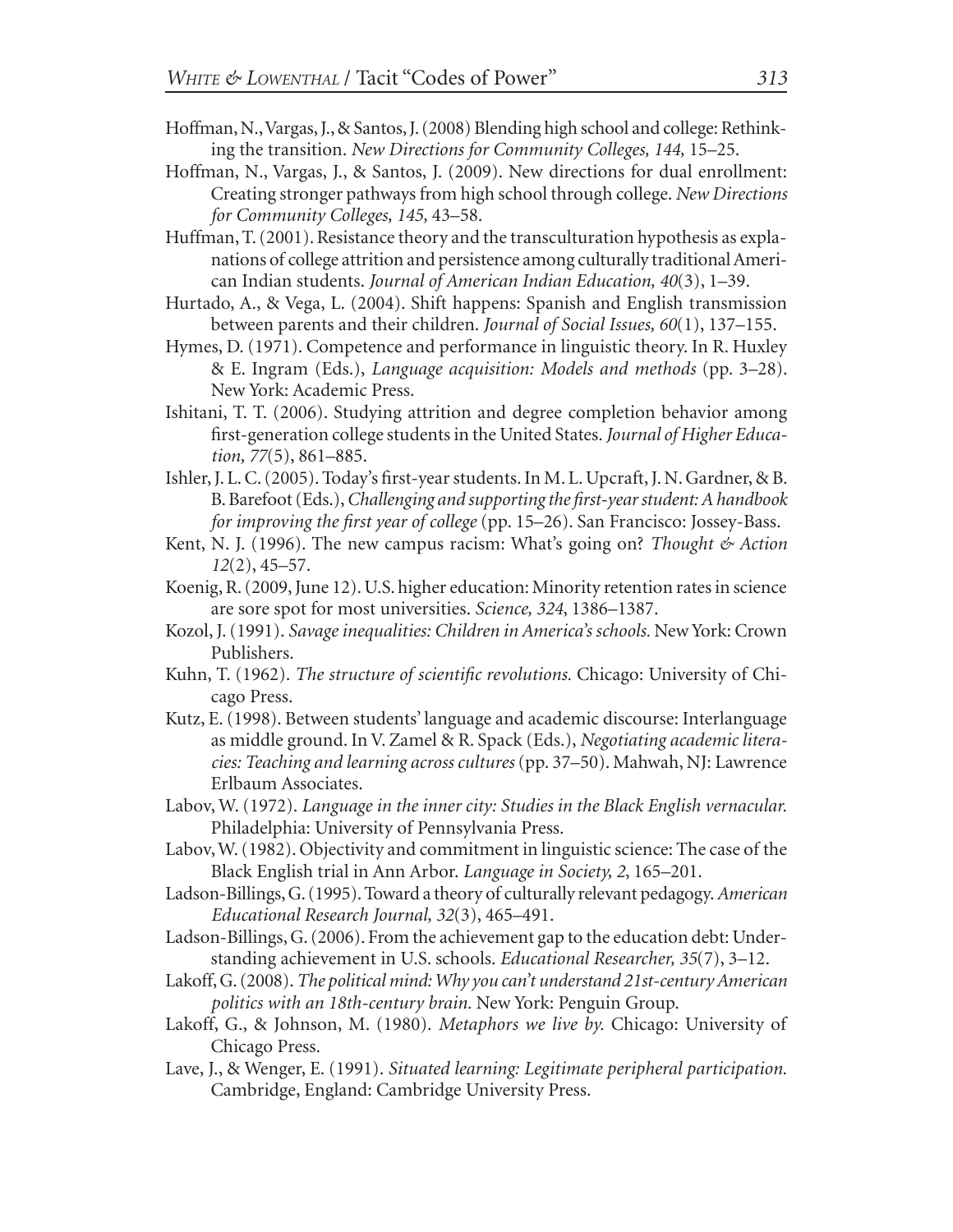- Lemke, J. (1989). Social semiotics: A new model for literacy education. In D. Bloome (Ed.), *Classrooms and literacy* (pp. 289–309). Norwood, NJ: Ablex.
- Lemke, J. L. (2002). Multimedia semiotics: Genres for science education and science literacy. In M. J. Schleppegrell & M. C. Colombi (Eds.), *Developing advanced literacy in first and second languages: Meaning with power* (pp. 21–44). Mahwah, NJ: Lawrence Erlbaum Associates.
- Littleton, R. (1998). *A historical perspective of Black student development.* (ERIC Document Reproduction Service No. ED 426 314).
- Macken-Horarik, M. (1996). Literacy and learning across the curriculum: Towards a model of register for secondary school teachers. In R. Hasan & G. Williams (Eds.), *Literacy in society* (pp. 232–278). New York: Longman.
- Manzo, K. (2003, May 21). Analysis calls phonics findings into questions. *Education Week, 22*(37), 3.
- Marcus, A., Mullins, L., Brackett, K., Zongli, T., Allen, A., & Pruett, D. (2003). Perceptions of racism on campus. *College Student Journal, 37*(4), 611–626.
- Margolis, E. (Ed.) (2001). *The hidden curriculum in higher education.* New York: Routledge.
- Margolis, R. (2002). Is the Bush Administration hooked on phonics? *School Library Journal, 48*(2), 21.
- Margolis, E., Soldatenko, M., Acker, S., & Gair, M. (2001). Peekaboo: Hiding and outing the hidden curriculum. In E. Margolis (Ed.), *The hidden curriculum in higher education* (pp. 1–20). New York: Routledge.
- Maxwell, R., & Meiser, J. (2004). *Teaching English in middle and secondary schools* (4th ed.). New York: Prentice Hall.
- Medvedev, P., & Bakhtin, M. (1978). *The formal method in literary scholarship: A critical introduction to sociological poetics.* Baltimore: Johns Hopkins University Press.
- Mills, C. (2008). Reproduction and transformation of inequalities in schooling: The transformative potential of the theoretical constructs of Bourdieu. *British Journal of Sociology of Education, 29*(1), 79–89.
- Murray, J., Tanner, S., & Graves, K. (1990). *Reality versus expectations: Do the expectations of new students correspond with their actual experience?* Paper presented at the 30th Annual Forum of the Association for Institutional Research, Louisville, KY.
- Museus, S. D. (2008). The role of ethnic student organizations in fostering African American and Asian American students' cultural adjustments and membership at predominantly White institutions. *Journal of College Student Development, 49*(6), 568–586.
- Nasir, N. S. (2002). Identity, goals, and learning: Mathematics in cultural practice. *Mathematical Thinking and Learning, 4*(2–3), 213–247.
- Nasir, N. S., & Cobb, P. (2002). Diversity, equity, and mathematical learning. *Mathematical Thinking and Learning, 4*(2–3), 91–102.
- Nasir, N. S., & Hand, V. M. (2006). Exploring sociocultural perspectives on race, culture, and learning. *Review of Educational Research, 76*(4), 449–475.
- National Center for Educational Statistics. (2005). *Youth indicators, 2005: Trends in the well-being of American youth.* Retrieved April 23, 2007, from http://nces. ed.gov/programs/youthindicators/Indicators.asp?PubPageNumber=1.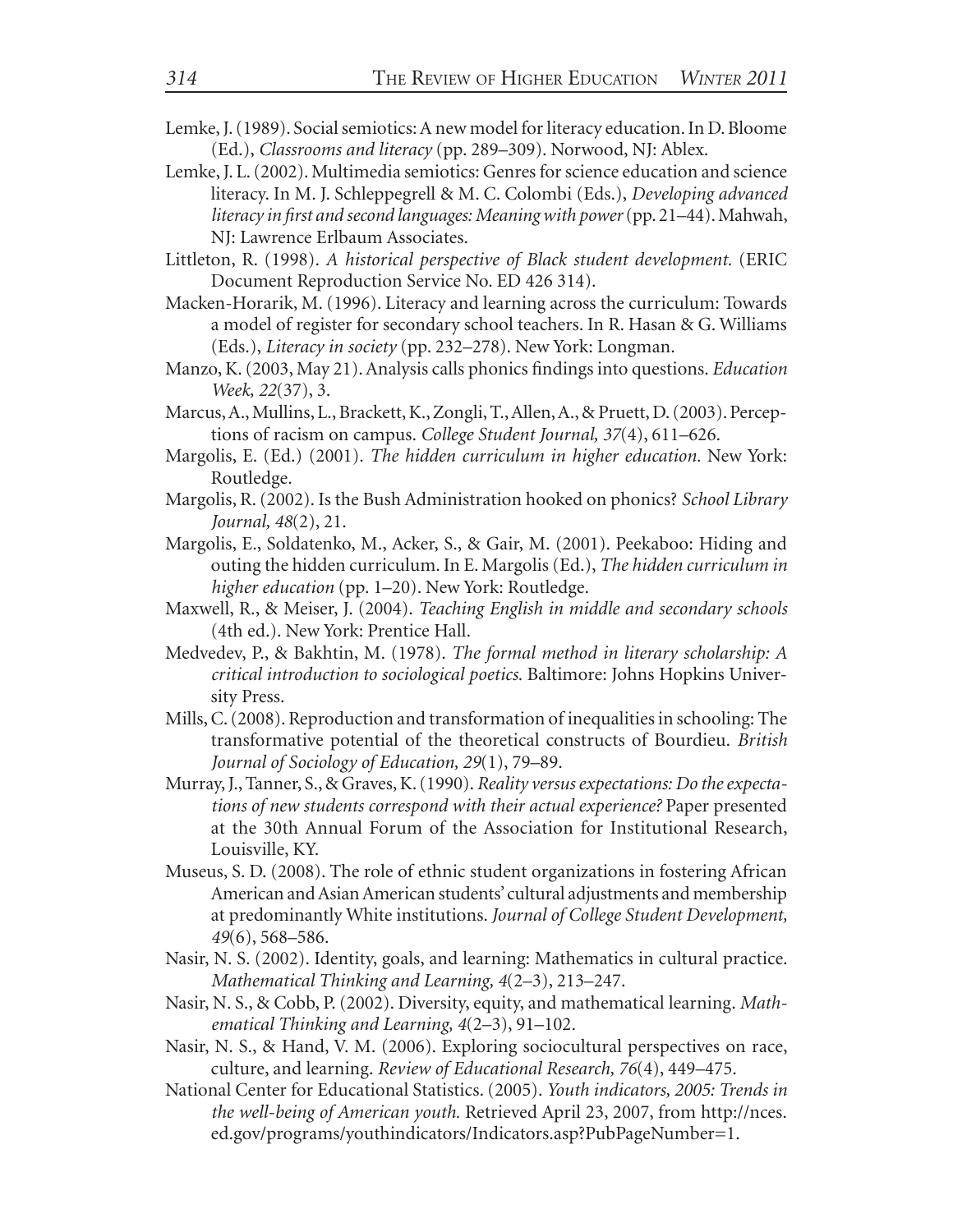- Niven, P. (2009). "Quit school and become a taxi driver": Reframing first-year students' expectations of assessment in a university environment. *Perspectives in Education, 27*(3), 278–288.
- Noddings, N. (2005). *The challenge to care: An alternative approach to education* (2nd ed.). New York: Teacher's College Press.
- Nunez, A. (2009). Latino students' transitions to college: A social and intercultural capital perspective. *Harvard Educational Review, 79*(1), 22–48.
- Nystrand, M. (1982). Rhetoric's "audience" and linguistics' "speech community": Implications for understanding writing, reading, and text. In M. Nystrand (Ed.), *What writers know: The language, process, and structure of written discourse* (pp. 1–26). New York: Academic Press.
- Oakes, J. (1982). The reproduction of inequity: The content of secondary school tracking. *Urban Review, 14*, 107–120.
- Oakes, J. (1990). *Multiplying inequalities: The effects of race, social class, and tracking on opportunities to learn math and science.* Santa Monica, CA: Rand Corporation.
- Oakes, J. (2005). *Keeping track: How schools structure inequality* (2nd ed.). New Haven, CT: Yale University Press.
- Oakes, J., Rogers, J., & Lipton, M. (2006). *Learning power: Organizing for education and justice.* New York: Teachers College Press.
- O'Connor, T. (1989). Cultural voice and strategies for multicultural education. *Journal of Education, 171*(2), 57–74.
- Ogbu, J. (1987). Variability in minority school performance: A problem in search of an explanation. *Anthropology and Education Quarterly, 18*, 312–324.
- Ogbu, J. (1992). Understanding cultural differences and school learning. *Education Libraries, 16*(3), 7–11.
- Ogbu, J. (1995). Understanding cultural diversity and learning. In J. Banks & C. Banks (Eds.), *Handbook of research on multicultural education* (pp. 582–583). New York: Macmillan.
- Ogbu, J. (2004). Collective identity and the burden of "acting White" in Black history, community, and education. *Urban Review: Issues and Ideas in Public Education, 36*(1), 1–35.
- Olson, D. (1977). From utterance to text: The bias of language in speech and writing. *Harvard Educational Review, 47*, 257–281.
- Ortiz, A. (1999). The student affairs establishment and the institutionalization of the collegiate ideal. *New Directions for Higher Education, 105*, 48–58.
- Ortiz, A. (2000). Expressing cultural identity in the learning community: Opportunities and challenges. *New Directions for Teaching and Learning, 82*, 67–80.
- Park, H. (2008). "You are confusing!": Tensions between teachers' and students' discourses in the classroom. *Journal of Classroom Interaction, 43*(1), 4–13.
- Paulson, A. (2008, January 5). Resegregation of U.S. schools deepening. *Christian Science Monitor*, pp. 1–2.
- Perna, L. (2000). Differences in the decision to attend college among African Americans, Hispanics, and Whites. *Journal of Higher Education, 71*, 117–141.
- Pottinger, R. (1989). Disjunction to higher education: American Indian students in the Southwest. *Anthropology and Education Quarterly, 20*(4), 326–344.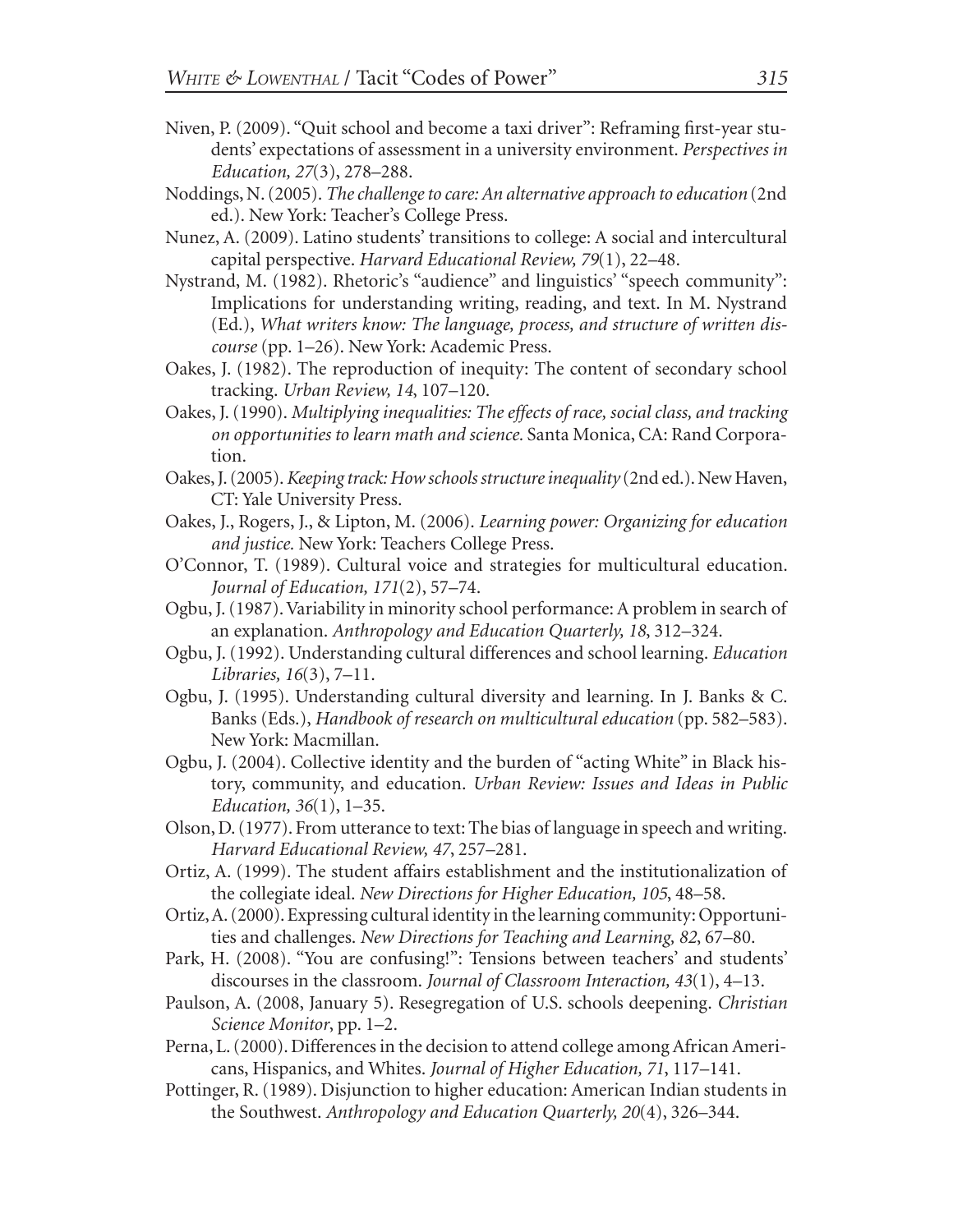- Pratt, M. (1998). Arts of the contact zone. In V. Zamel & R. Spack (Eds.), *Negotiating academic literacies: Teaching and learning across languages and cultures* (pp. 171–185). Mahwah, NJ: Lawrence Erlbaum Associates.
- Prior, P. (1998). *Writing/disciplinarity: A sociohistoric account of literate activity in the academy.* Mahwah, NJ: Lawrence Erlbaum Associates.
- Pryor, J. Hurtado, S., Sharkness, J., & Korn, W. (2007). *The American freshman: National norms for Fall 2007.* Los Angeles: University of California, Los Angeles, Higher Education Research Institute.
- Quaye, S. (2007). Hope and learning: The outcomes of contemporary student activism. *About Campus, 12*(2), 2–9.
- Rice, K., Cole, D., & Lapsley, D. (1990). Separation-individuation, family cohesion, and adjustment to college: Measurement validation and a test of a theoretical model. *Journal of Counseling Psychology, 37*, 195–202.
- Roach, R. (2001). Is higher education ready for minority America? *Black Issues in Higher Education, 18*(8), 29–31.
- Robbins, R., Colmant, S., Dorton, J., Schultz, L., Colmant, Y., & Ciali, P. (2006). Colonial instillations in American Indian boarding school students. *Educational Foundations, 20*(3–4), 69–88.
- Saussure, F. de (1959). *Course in general linguistics.* New York: McGraw-Hill.
- Scheurich, J. (1993). Toward a White discourse on White racism. *Educational Researcher, 22*(8), 5–10.
- Schmidt, P. (2008). A university examines underlying problems after racist incidents. *Chronicle of Higher Education, 54*(27), 18.
- Schwartz, S. J., Côté, J. E., & Arnett, J. J. (2005). Identity and agency in emerging adulthood: Two developmental routes in the individualization process. *Youth & Society, 37*(2), 201–229.
- Schwartz, S. J., Montgomery, M. J., & Briones, E. (2006). The role of identity in acculturation among immigrant people: Theoretical propositions, empirical questions, and applied recommendations. *Human Development, 49,* 1–30.
- Shakur, T. (1995). *Me against the world.* Santa Monica, CA: Interscope Records.
- Slavin, R. (1987). Ability grouping and student achievement in elementary schools: A best-evidence synthesis. *Review of Educational Research, 57*, 293–336.
- Sleeter, C. (1993). Advancing a White discourse: A response to Scheurich. *Educational Researcher, 22*(8), 13–15.
- Snow, C. (1990). The development of definitional skill. *Child Language, 17*, 697– 710.
- Snow, C. (1991). Language proficiency: Towards a definition. In H. Dechert & G. Appel (Eds.), *A case for psycholinguistic cases* (pp. 63–90). Amsterdam, The Netherlands: John Benjamins.
- Snow, C. (1993). Families as social contexts for literacy development. *New Directions for Child Development, 61,* 11–24.
- Snow, C., Burns, M. S., & Griffin, P. (Eds.). (1998). *Preventing reading difficulties in young children.* Washington, DC: National Academy Press.
- Solorzano, D., Ledesma, M. C., Perez, J., Burciaga, M. R., & Ornelas, A. (2002). *Latina equity in education project.* Los Angeles: UCLA Chicano Studies Center.
- Spellmeyer, K. (1998). A common ground: The essay in the academy. In V. Zamel & R. Spack (Eds.), *Negotiating academic literacies: Teaching and learning across*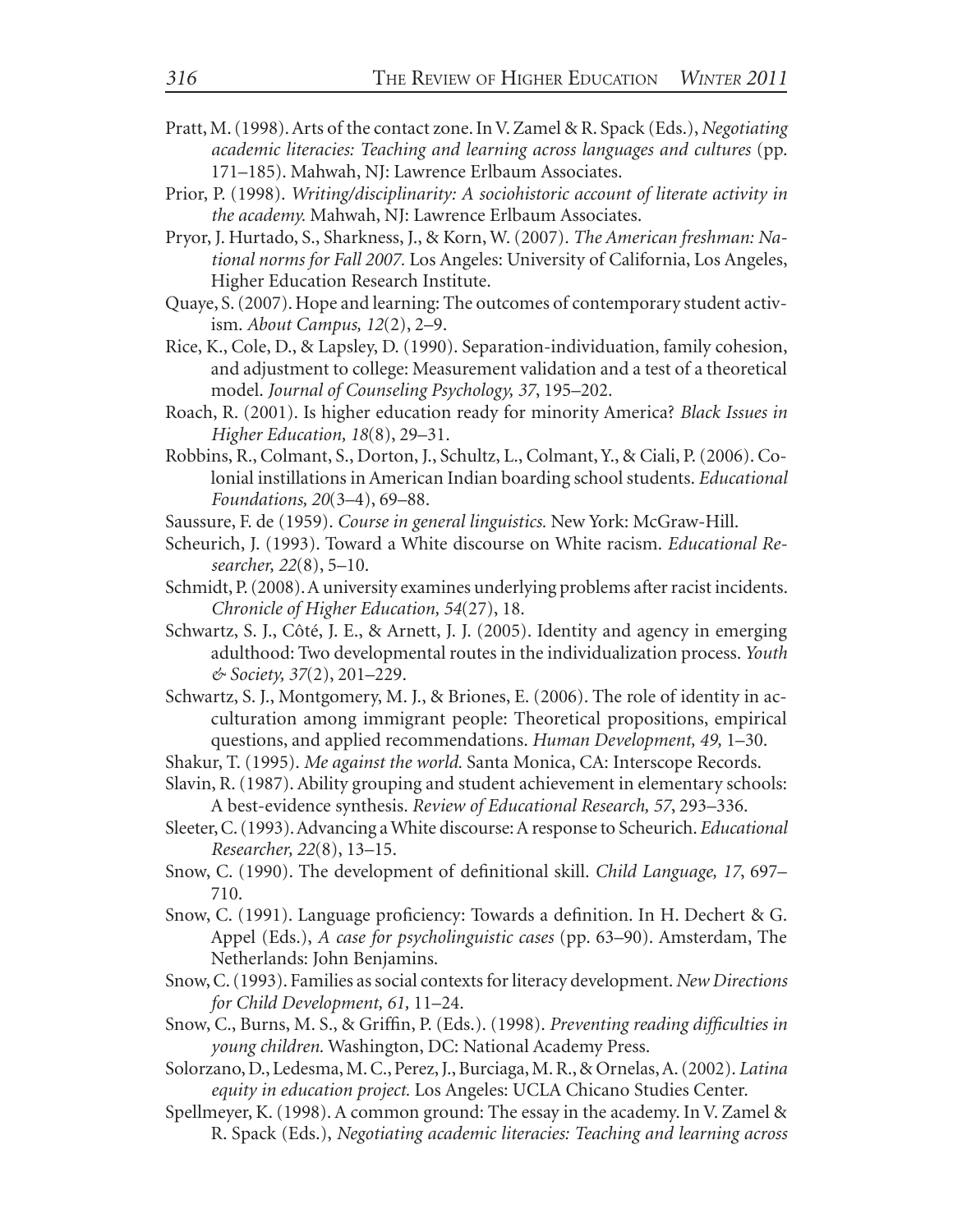*languages and cultures* (pp. 105–122). Mahwah, NJ: Lawrence Erlbaum Associates.

- Street, B. (1984). *Literacy in theory and practice.* Cambridge, England: Cambridge University Press.
- Street, B. (1993). *Cross-cultural approaches to literacy.* Cambridge, England: Cambridge University Press.
- Street, B. (1995). *Social literacies: Critical approaches to literacy development, ethnography and education.* London: Longman.
- Swail, W., Redd, K., & Perna, L. (2003). Retaining minority students in higher education: A framework for success. *ASHE-ERIC Higher Education Report, 30*(2), 1–187.
- Tannen, D. (2002). Agonism in academic discourse. *Journal of Pragmatics, 34*(10–11), 1651–1669.
- Taylor, D. (2007). *Family literacy: Young children learning to read and write.* Portsmouth, NH: Heinemann Educational Books.
- Tierney, W. G. (1999). Models of minority college-going and retention: Cultural integrity versus cultural suicide. *Journal of Negro Education, 68*(1), 80–91.
- Tinto, V. (1987). *Leaving college.* Chicago: University of Chicago Press.
- Tinto, V. (1996). Reconstructing the first year of college. *Planning for Higher Education, 25*(1), 1–6.
- Tinto, V. (1998). Colleges as communities: Taking research on student persistence seriously. *Review of Higher Education, 21*(2), 167–77.
- Tinto, V. (1999). Taking retention seriously: Rethinking the first year of college. *NACADA Journal, 19*(2), 5–9.
- Tinto, V., & Pusser, B. (2006). *Moving from theory to action: Building a model of institutional action for student success.* Washington, DC: National Postsecondary Education Cooperative. Retrieved April 23, 2007, from http://nces.ed.gov/ npec/pdf/Tinto\_Pusser\_Report.pdf.
- Turner, K. (2009). Flipping the switch: Code-switching from text speak to standard English. *English Journal, 98*(5), 60–65.
- Tyack, D. (1976). Ways of seeing: An essay on the history of compulsory schooling. *Harvard Educational Review, 46*(3), 355–89.
- U.S. Census Bureau. (2009). *The 2009 statistical abstract.* Retrieved October 14, 2009, from http://www.census.gov/apsd/www/statbrief/sb94\_17.pdf.
- Vygotsky, L. (1978). *Mind and society.* Cambridge, MA: Harvard University Press.
- Vygotsky, L. (1986). *Thought and language.* Cambridge, MA: MIT Press.
- Walvoord, B., & McCarthy, L. (1990). *Thinking and writing in college: A naturalistic study of students in four disciplines.* Urbana, IL: National Council of Teachers of English.
- Wenger, E. (1998). *Communities of practice: Learning, meaning, and identity.* New York: Cambridge University Press.
- Wertsch, J. (1991). *Voices of the mind: A sociocultural approach to mediated action.* Cambridge, MA: Harvard University Press.
- White, J. W. (2003). *Sociolinguistic challenges to minority collegiate success: Negotiating academic discourses and identities.* Unpublished doctoral dissertation, University of Colorado at Boulder.